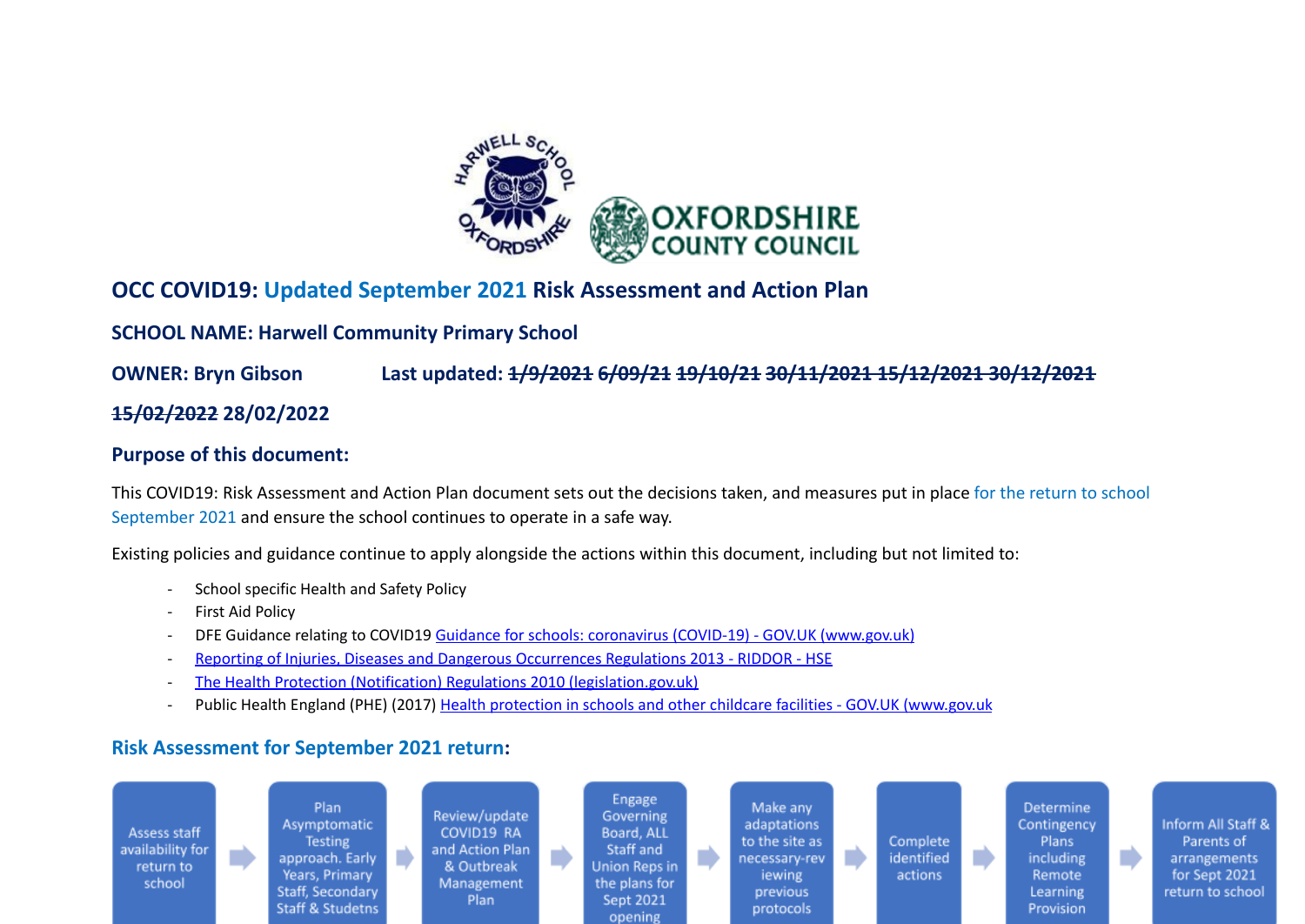## **Risk Assessment/ Action Plan Sections:**

| <b>Engagement in Risk Assessment and Planning</b>         | 3  |
|-----------------------------------------------------------|----|
| <b>Site Arrangements</b>                                  | 3  |
| <b>Emergency Evacuations</b>                              | 4  |
| <b>Cleaning and waste disposal</b>                        | 4  |
| <b>Classrooms</b>                                         | 6  |
| <b>Staffing</b>                                           | 8  |
| <b>Group Sizes</b>                                        | 12 |
| <b>Social Distancing</b>                                  | 12 |
| <b>Transport</b>                                          | 13 |
| <b>Catering</b>                                           | 14 |
| <b>PPE</b>                                                | 15 |
| <b>Visors/face coverings</b>                              | 15 |
| Response to suspected/confirmed case of COVID19 in school | 15 |
| <b>Remote Education Plan</b>                              | 17 |
| <b>Safeguarding</b>                                       | 17 |
| <b>Curriculum / learning environment</b>                  | 18 |
| <b>SEND PUPILS</b>                                        | 19 |
| <b>Attendance</b>                                         | 20 |
| <b>Communication</b>                                      | 20 |
| <b>Governors/ Governance</b>                              | 22 |
| <b>School events, including trips</b>                     | 22 |
| <b>Finance</b>                                            | 23 |
|                                                           |    |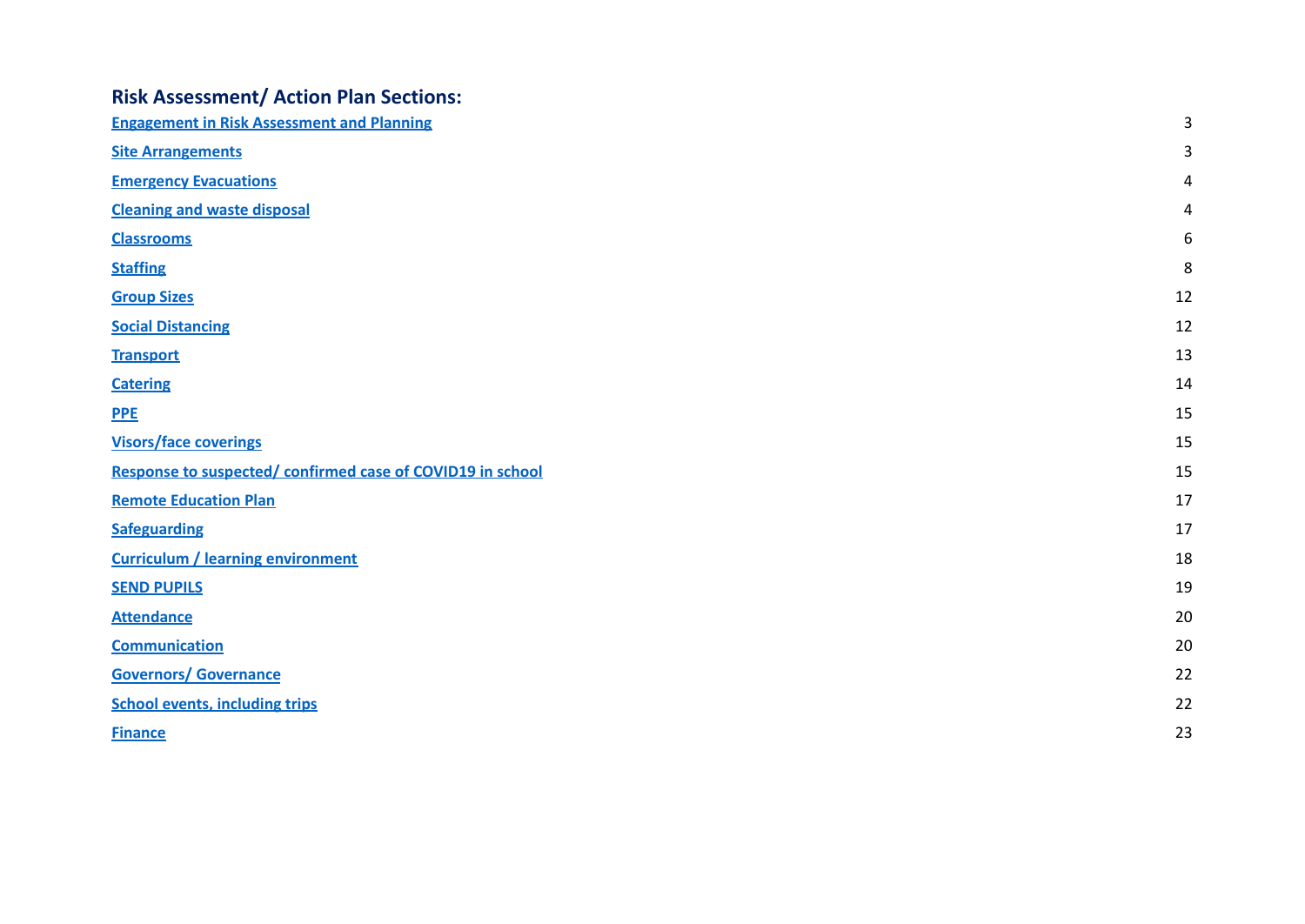*\*The below table includes examples in grey, these are not exhaustive.*

| <b>Theme</b>                                                             | <b>Control Measures</b>                                                                                                                                                                                                                                                                | <b>Risk to Implementation</b>                                                                        | <b>Risk Level</b><br><b>Pre-Action</b> | <b>Action Required /</b><br><b>Decision Made</b>                                                                                                                                                                                                                                       | <b>Action Completed</b><br>Date | <b>Risk Level</b><br><b>Post-Action</b> |
|--------------------------------------------------------------------------|----------------------------------------------------------------------------------------------------------------------------------------------------------------------------------------------------------------------------------------------------------------------------------------|------------------------------------------------------------------------------------------------------|----------------------------------------|----------------------------------------------------------------------------------------------------------------------------------------------------------------------------------------------------------------------------------------------------------------------------------------|---------------------------------|-----------------------------------------|
| <b>Engagement in</b><br><b>Risk</b><br><b>Assessment</b><br>and Planning | Risk assessment process fully<br>engages staff, governing board<br>and union representatives.<br><b>Schools COVID-19 operational</b><br>guidance - GOV.UK<br>(www.gov.uk)<br><b>Actions for early years and</b><br>childcare providers                                                 |                                                                                                      |                                        |                                                                                                                                                                                                                                                                                        |                                 |                                         |
| <b>Site</b><br><b>Arrangements</b><br>Coronavirus:<br><b>latest</b>      | Review office space(s) to allow<br>staff to continue to work safely.                                                                                                                                                                                                                   | Office does not allow for<br>adequate space between<br>staff members, no<br>windows for ventilation. | ${\cal M}$                             | Windows in reception<br>to be opened during<br>the school day. 1<br>person each morning,<br>2nd person on 3<br>afternoons not<br>working face to face<br>SBM in separate office<br>Regularly used keys<br>kept in Headteacher's<br>office<br>CO2 monitor used to<br>assess air quality | September 2021<br>November 2021 |                                         |
| information and<br>advice - HSE<br>news                                  | Review access/egress by pupils,<br>staff, visitors and manage as<br>appropriate for the safety of all-<br>based on summer term<br>processes/procedures. What<br>worked/what didn't. Any other<br>physical changes necessary?<br>Maintain one-way system(s),<br>appropriate signage etc | Bottlenecks likely at<br>entrance to school.                                                         | ${\cal M}$                             | Two entrances to the<br>school site to be used.<br>Parents take the two<br>youngest year groups<br>to the classroom<br>outside gates. Years 2<br>to 6 (parents to drop<br>at gates or in the KS1<br>playground. Children                                                               | September 2021                  |                                         |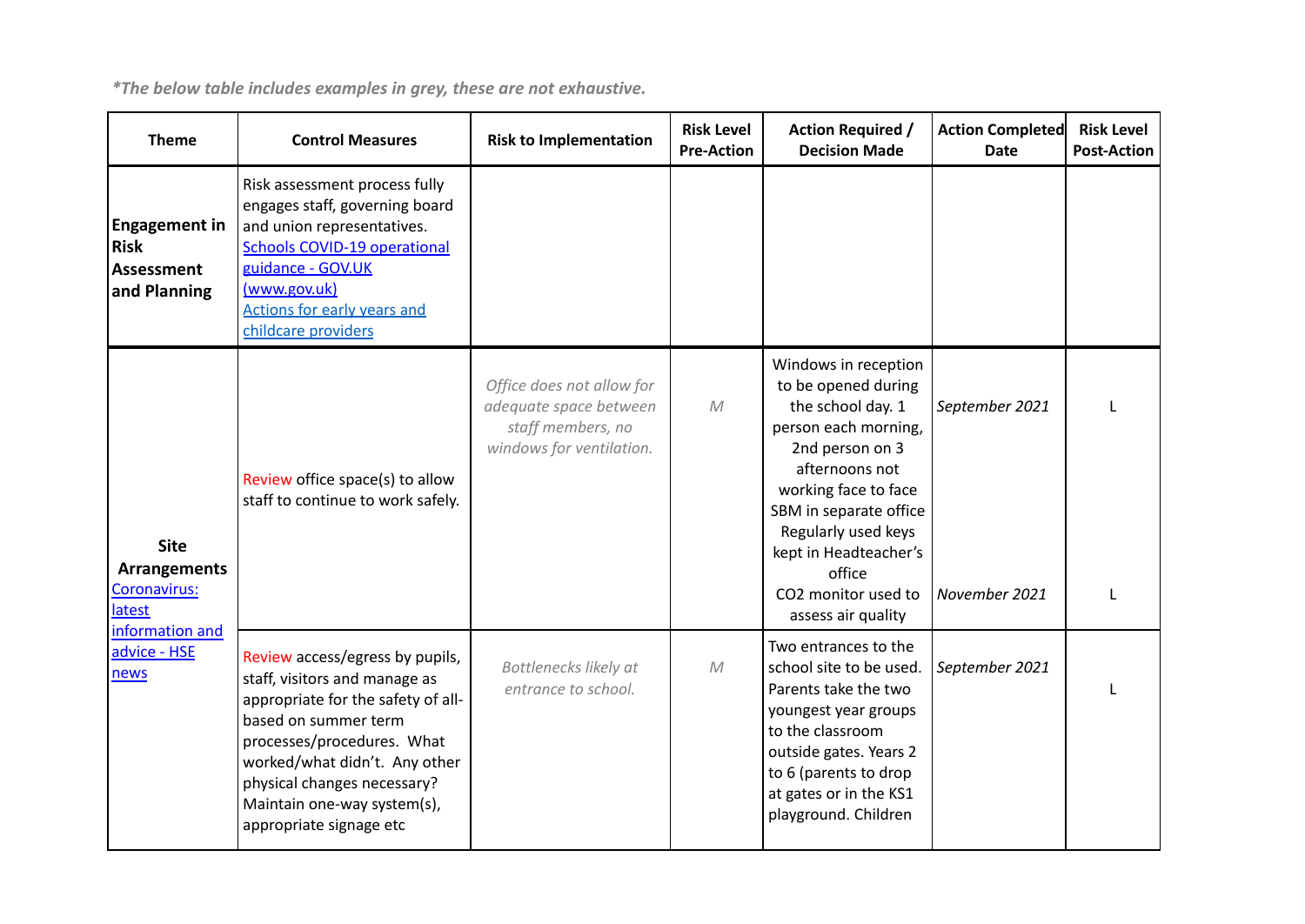|                                                                                                                  |            | enter classrooms via<br>external doors.<br>Children in Years 3 & 4<br>to access their<br>classrooms and be<br>collected by parents<br>from the car park at<br>the end of the school<br>day                                                                                                                             | January 2022   |              |
|------------------------------------------------------------------------------------------------------------------|------------|------------------------------------------------------------------------------------------------------------------------------------------------------------------------------------------------------------------------------------------------------------------------------------------------------------------------|----------------|--------------|
| Review premises lettings and<br>best practice approach, as<br>required                                           | ${\cal M}$ | Lettings to dance<br>schools took place<br>during summer term<br>and holiday period. To<br>continue plus<br>Rainbows & Brownies<br>to restart on the same<br>day. Steam cleaning in<br>between use<br>Commercial hire of<br>swimming pool during<br>summer term and<br>holidays to continue<br>until October half term | September 2021 | $\mathbf{I}$ |
| Consideration given to the<br>arrangements for any deliveries.                                                   |            | Delivery drivers to wait<br>outside of the school<br>front entrance for<br>admittance to<br>reception - sign on the<br>door to remind visitors.<br>Gloves available for<br>office staff as needed.                                                                                                                     | September 2021 |              |
| Regular communication with<br>Parents/Carers confirming<br>expectations/requirements<br>when on the school site. |            | Letter to parents with<br>clear expectations sent September 2021<br>before the start of the<br>school year.                                                                                                                                                                                                            |                | L            |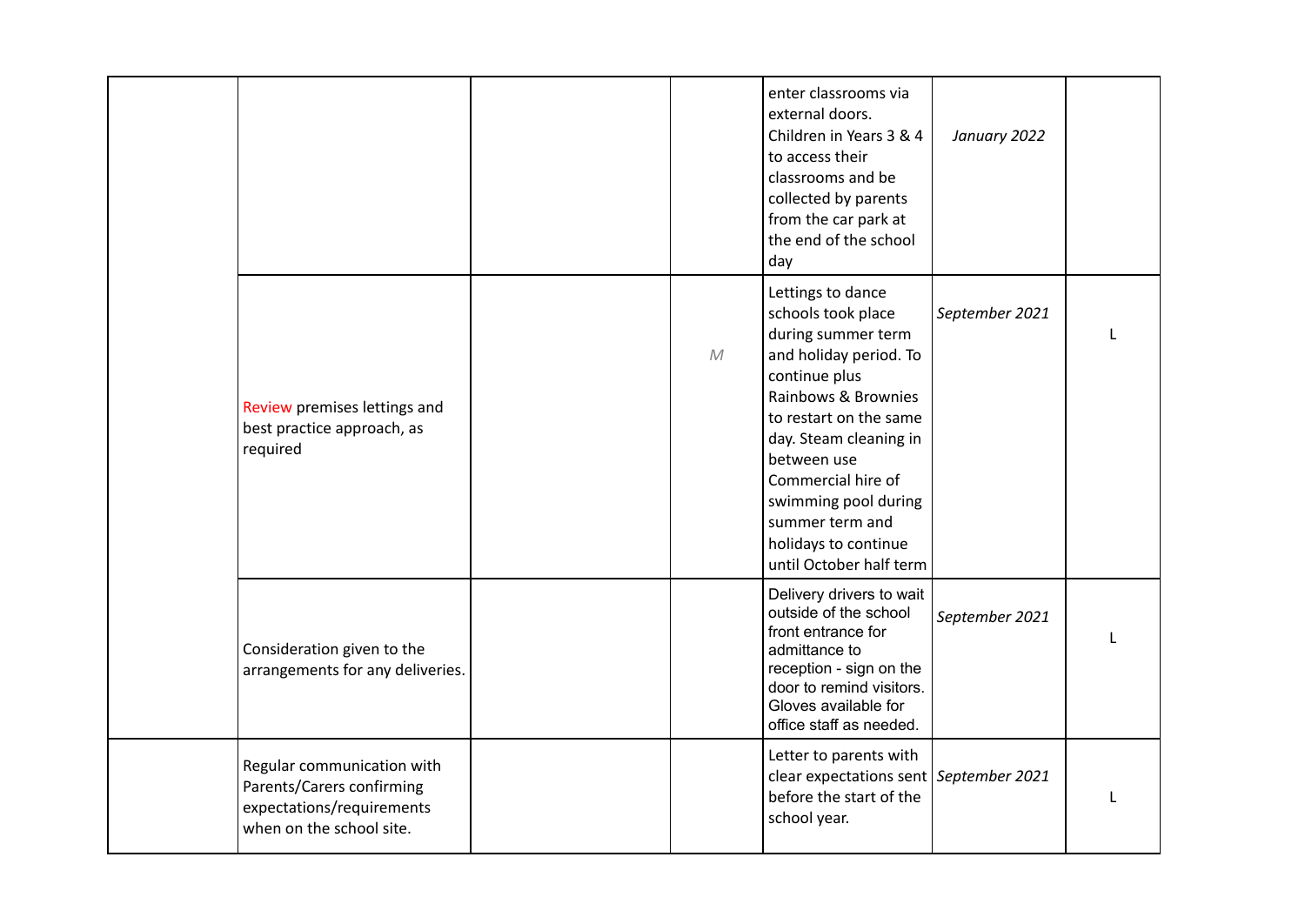|                                        | Appointment only procedure<br>still in place?                                                                                                                                                                                                                                                                                                                                                                                                   |                                                                                                                                                                                                                                           |            | Clear communication<br>following change of<br>guidance to 'Living<br>with Covid19'<br>Parents are able to<br>request a telephone<br>call from teachers if<br>required.<br>Parent Teacher<br>consultations face to<br>face and virtual<br>options                                                                                                                  | February 2022<br>September 2021<br>February 2022                                |  |
|----------------------------------------|-------------------------------------------------------------------------------------------------------------------------------------------------------------------------------------------------------------------------------------------------------------------------------------------------------------------------------------------------------------------------------------------------------------------------------------------------|-------------------------------------------------------------------------------------------------------------------------------------------------------------------------------------------------------------------------------------------|------------|-------------------------------------------------------------------------------------------------------------------------------------------------------------------------------------------------------------------------------------------------------------------------------------------------------------------------------------------------------------------|---------------------------------------------------------------------------------|--|
|                                        | Safe Contractor management                                                                                                                                                                                                                                                                                                                                                                                                                      |                                                                                                                                                                                                                                           |            | Contractors to follow<br>visitor protocols -<br>updated following<br>change of guidance to<br>'Living with Covid19'                                                                                                                                                                                                                                               | September 2021<br>February 2022                                                 |  |
| <b>Emergency</b><br><b>Evacuations</b> | Evacuation routes are<br>confirmed, and signage<br>accurately reflects these.<br>NB In the event of an emergency<br>the priority is getting out of the<br>building calmly.<br>Consideration given to PEEP -<br>buddies are assigned or<br>reassigned according to<br>available persons.<br>Arrangements in place to<br>support individuals with<br>reduced mobility including<br>cover arrangements in the case<br>of reduced numbers of staff. | Evacuation routes would<br>cause multiple groups of<br>people to come into<br>contact. More appropriate<br>alternatives are possible.<br>Staff needing to work from<br>home are current PEEP<br>buddies and so<br>reassignment necessary. | ${\cal M}$ | <b>Evacuation procedures</b><br>reviewed and shared<br>with staff. Evacuations<br>to zoned areas of the<br>school site initially<br>then KS2 playground<br>from October<br>One regular visitor is<br>with a designated<br>member of staff.<br>Escorted to area for<br>children to read to her<br>PET Therapy dog<br>Fire and Lockdown to<br>be discussed in class | September 2021<br>September 2021<br>To start from<br>November<br>September 2021 |  |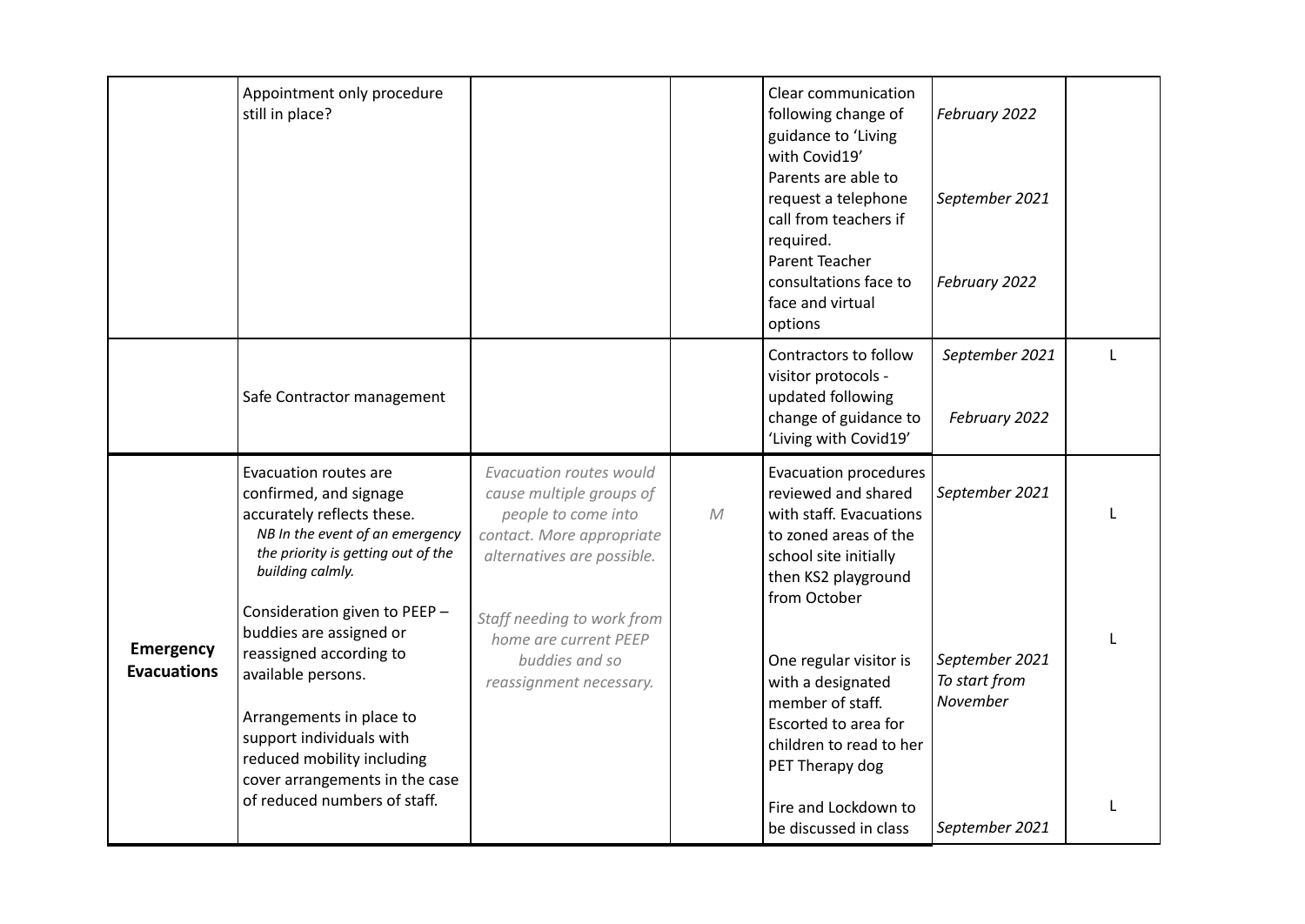|                     |                                                                                                                                                              |  | and drills to be held<br>asap in the new school<br>year                                                                                                                                                                                                           |                |   |
|---------------------|--------------------------------------------------------------------------------------------------------------------------------------------------------------|--|-------------------------------------------------------------------------------------------------------------------------------------------------------------------------------------------------------------------------------------------------------------------|----------------|---|
|                     | Review enhanced cleaning<br>regime is in place in line with<br>COVID-19: cleaning of<br>non-healthcare settings outside<br>the home - GOV.UK<br>(www.gov.uk) |  | Enhanced cleaning<br>schedule implemented<br>throughout the site,<br>ensuring that multiple<br>contact points,<br>worksurfaces, door<br>handles, taps etc. are<br>all thoroughly cleaned<br>and disinfected at<br>least daily.<br>PPE to be worn when<br>cleaning | September 2021 |   |
| <b>Cleaning and</b> |                                                                                                                                                              |  | Hand dryers can be<br>used. Paper towels<br>and hand soap will be<br>restocked on a daily<br>basis                                                                                                                                                                | September 2021 |   |
| waste disposal      |                                                                                                                                                              |  | <b>Enhanced cleaning</b><br>regime for toilet<br>facilities particularly<br>door handles, locks<br>and toilet flush -<br>additional daily<br>cleaning before<br>lunchtimes.                                                                                       | September 2021 |   |
|                     | Cleaning staff capacity is<br>adequate to enable enhanced<br>cleaning regime $-$ any<br>adjustments required?                                                |  | Use of commercial<br>steam cleaners and a<br>fogging machine and<br>fogging bombs.<br>Limited capacity to<br>cover staff absence -                                                                                                                                | September 2021 | M |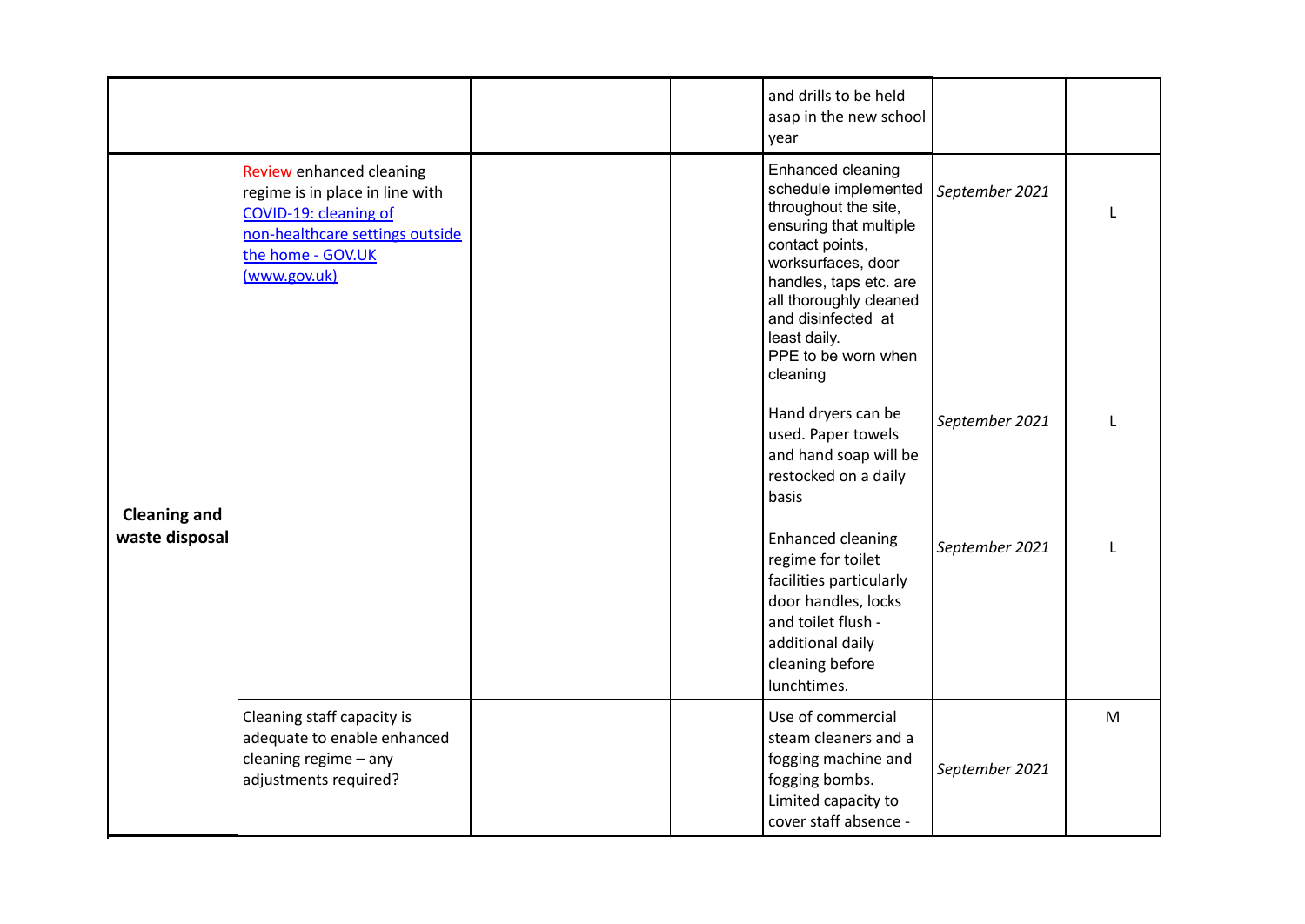|                                                                                                                                                                                               |                                                                                                              |              | may need to use<br>agency cover                                                                                                                                                                                                                                                                                                                                          |                |  |
|-----------------------------------------------------------------------------------------------------------------------------------------------------------------------------------------------|--------------------------------------------------------------------------------------------------------------|--------------|--------------------------------------------------------------------------------------------------------------------------------------------------------------------------------------------------------------------------------------------------------------------------------------------------------------------------------------------------------------------------|----------------|--|
| Adequate cleaning supplies and<br>facilities around the school are<br>in place. Any further changes<br>necessary?<br>Arrangements for longer-term<br>continual supplies are also in<br>place. | No hand sanitiser for<br>visitors to reception.<br>Classrooms do not have<br>tissues.<br>Low supply of soap. | M            | Auto hand sanitisers<br>available at the school<br>entrance in reception<br>and outside of the<br>staff room. Sanitiser in<br>every classroom<br>Lidded bins in<br>classrooms and hall<br>Disposable tissues in<br>each classroom to<br>implement the 'catch<br>it, bin it, kill it'<br>approach<br>Stock check and<br>ordering schedule<br>reviewed, and order<br>made. | September 2021 |  |
| Sufficient time is available for<br>the enhanced cleaning regime<br>to take place.                                                                                                            |                                                                                                              | $\mathcal M$ | Staff work with<br>cleaners to enable<br>access to classrooms,<br>offices and communal<br>areas for enhanced<br>cleaning                                                                                                                                                                                                                                                 | September 2021 |  |
| Waste disposal process in place<br>for potentially contaminated<br>waste, including testing waste.                                                                                            |                                                                                                              |              | 2 Waste bags and<br>containers - kept<br>closed and stored<br>separately from<br>communal waste                                                                                                                                                                                                                                                                          | ongoing        |  |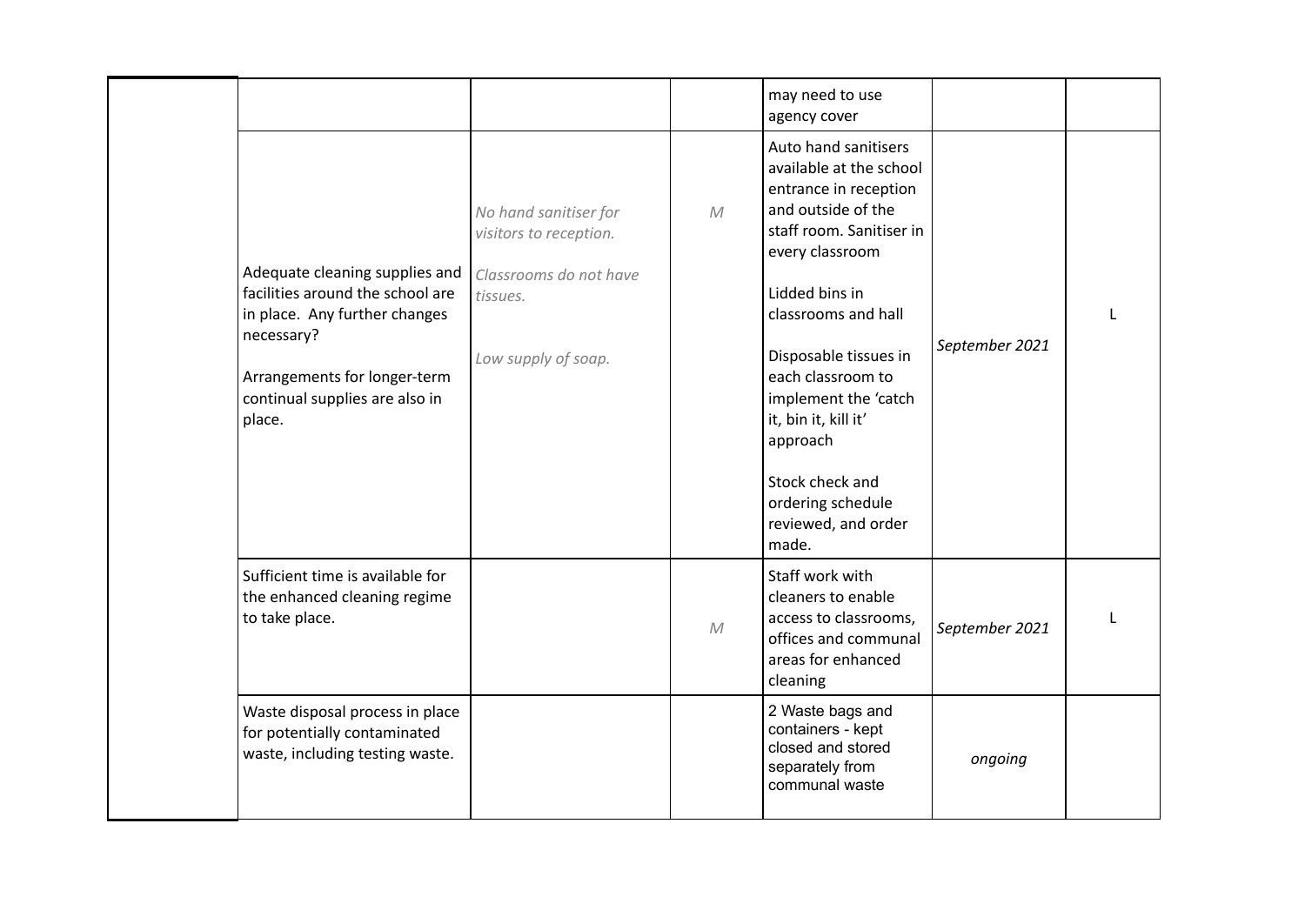|                   |                                                                                                                                                                            |                                                                          |   | COVID-19: cleaning of<br>non-healthcare<br>settings outside the<br>home - GOV.UK<br>(www.gov.uk)                                                                                                 |                         |  |
|-------------------|----------------------------------------------------------------------------------------------------------------------------------------------------------------------------|--------------------------------------------------------------------------|---|--------------------------------------------------------------------------------------------------------------------------------------------------------------------------------------------------|-------------------------|--|
|                   | Process in place for safe<br>removal and/or disposal of face<br>masks (if this is a school<br>requirement).                                                                |                                                                          |   | N/A                                                                                                                                                                                              |                         |  |
|                   | Safe and appropriate storage of<br>large supplies of alcohol gel                                                                                                           | No flammable store                                                       | H | Regular sufficient<br>supply sourced                                                                                                                                                             | ongoing                 |  |
|                   | Classrooms allow as much<br>space between individuals as<br>practical.                                                                                                     |                                                                          |   | Seating arrangements:<br>where possible with a<br>class of 30 and within<br>the space.                                                                                                           | September 2021          |  |
| <b>Classrooms</b> | Review classroom entry and exit<br>routes, any further changes<br>required and is appropriate<br>signage in place. Consider<br>lessons learnt from earlier in<br>the year. |                                                                          |   | Pupils to continue to<br>enter and exit<br>classrooms via<br>external fire doors on<br>arrival and leaving<br>Year 3 and 4 to access<br>via corridor<br>All classes at<br>lunchtimes, to use the | ongoing<br>October 2021 |  |
|                   | Appropriate resources are<br>available within all classrooms                                                                                                               |                                                                          |   | corridor doors<br>Individual stationary<br>packs to be used for                                                                                                                                  | ongoing                 |  |
|                   | e.g. IT, age specific resources.<br>Review any sharing of<br>equipment as necessary and<br>cleaning measures required                                                      | Inappropriate sized<br>equipment for smaller<br>children in Classroom B. | L | Years 1 to 6                                                                                                                                                                                     |                         |  |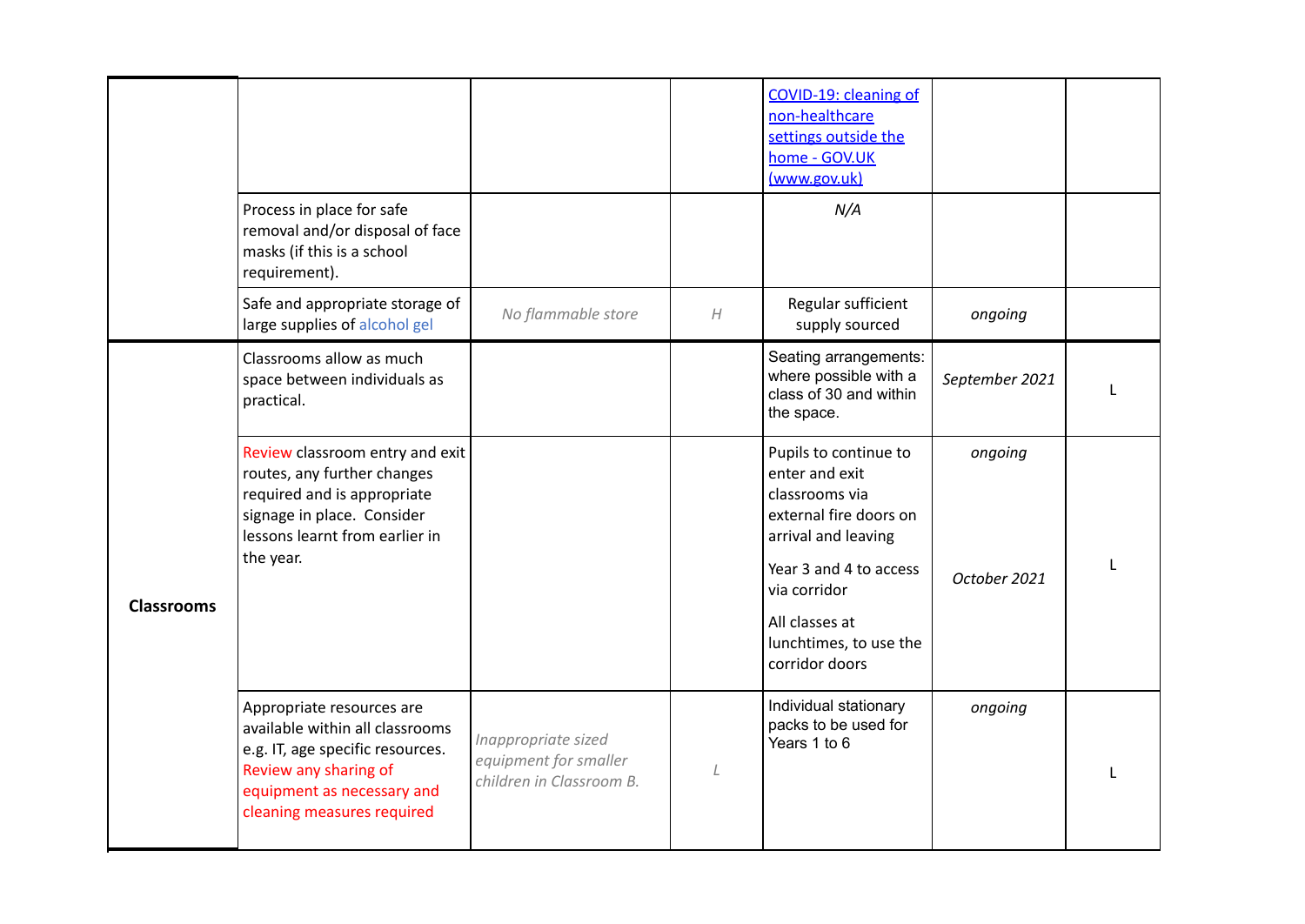| <b>Review information posters</b><br>which are displayed across the<br>site; at the main entrance,<br>places visible to those at the<br>school gate, in the staffroom<br>and in all toilets, are any<br>changes necessary?                                                                                                                                                                                                                                                                                                                                                                                                                                                                                                                                    | No COVID19 information<br>posters currently in place.<br>Limited reminders/<br>awareness for children.                                                                                                                                                                                                                                                                                                                                                                                      | ${\cal M}$ | Hand washing posters<br>still visible in all<br>washrooms and<br>classrooms                                                                                                                                                                                                                                                                                                                                                                                                                                                 | ongoing                         |  |
|---------------------------------------------------------------------------------------------------------------------------------------------------------------------------------------------------------------------------------------------------------------------------------------------------------------------------------------------------------------------------------------------------------------------------------------------------------------------------------------------------------------------------------------------------------------------------------------------------------------------------------------------------------------------------------------------------------------------------------------------------------------|---------------------------------------------------------------------------------------------------------------------------------------------------------------------------------------------------------------------------------------------------------------------------------------------------------------------------------------------------------------------------------------------------------------------------------------------------------------------------------------------|------------|-----------------------------------------------------------------------------------------------------------------------------------------------------------------------------------------------------------------------------------------------------------------------------------------------------------------------------------------------------------------------------------------------------------------------------------------------------------------------------------------------------------------------------|---------------------------------|--|
| Furniture arranged to minimise<br>contact as much as possible e.g.<br>Desks side by side, facing front,<br>where age appropriate.                                                                                                                                                                                                                                                                                                                                                                                                                                                                                                                                                                                                                             | Chairs not comfortable for<br>long term use i.e. science<br>lab re-purposing as a<br>classroom.                                                                                                                                                                                                                                                                                                                                                                                             |            | Classrooms and offices<br>checked                                                                                                                                                                                                                                                                                                                                                                                                                                                                                           | September 2021                  |  |
| Increased ventilation (where<br>reasonably practicable - cost<br>versus risk exercise).<br>21/08/21 update from GOV.UK<br>All schools to receive carbon<br>dioxide monitors - GOV.UK<br>(www.gov.uk)<br>Currently under review by OCC<br>H&S in conjunction with other<br>LA's/DfE/HSE Guidance -<br>The Health and Safety Executive<br>guidance on air conditioning and<br>ventilation during the coronavirus<br>outbreak and CIBSE COVID-19<br>advice provides more information.<br>The current Schools COVID<br>guidance states<br>"DfE is working with Public Health<br>England, NHS Test and Trace, and<br>the Scientific Advisory Group for<br>Emergencies (SAGE) on a pilot<br>project to measure CO2 levels in<br>classrooms and exploring options to | Reminder to keep<br>windows/doors open as<br>much as practically<br>possible and/or purge fresh<br>air at mid-morning and<br>lunch break. Investigating<br>options for improving<br>mechanical ventilation<br>system, where practicable<br>to do so.<br>Following DfE, HSE and<br>CIBSE guidance, schools<br>should, as part of their risk<br>assessment, be identifying<br>any areas of concern. e.g.,<br>where there's no natural<br>ventilation/air flow; areas<br>that feel stuffy etc. |            | <b>Ventilation and air</b><br>conditioning during<br>the coronavirus<br>(COVID-19) pandemic<br>(hse.gov.uk)<br>Classroom windows<br>and door to be open<br>during the school day<br>During teaching time,<br>when the weather is<br>cold, then doors may<br>be closed but a<br>window to remain<br>open. Rooms are then<br>to be fully ventilated at<br>break and lunch time.<br>Reception - windows<br>to open at all times<br>when staff are working<br>in the school office<br>C02 monitors are<br>provided and sited in | September 2021<br>November 2021 |  |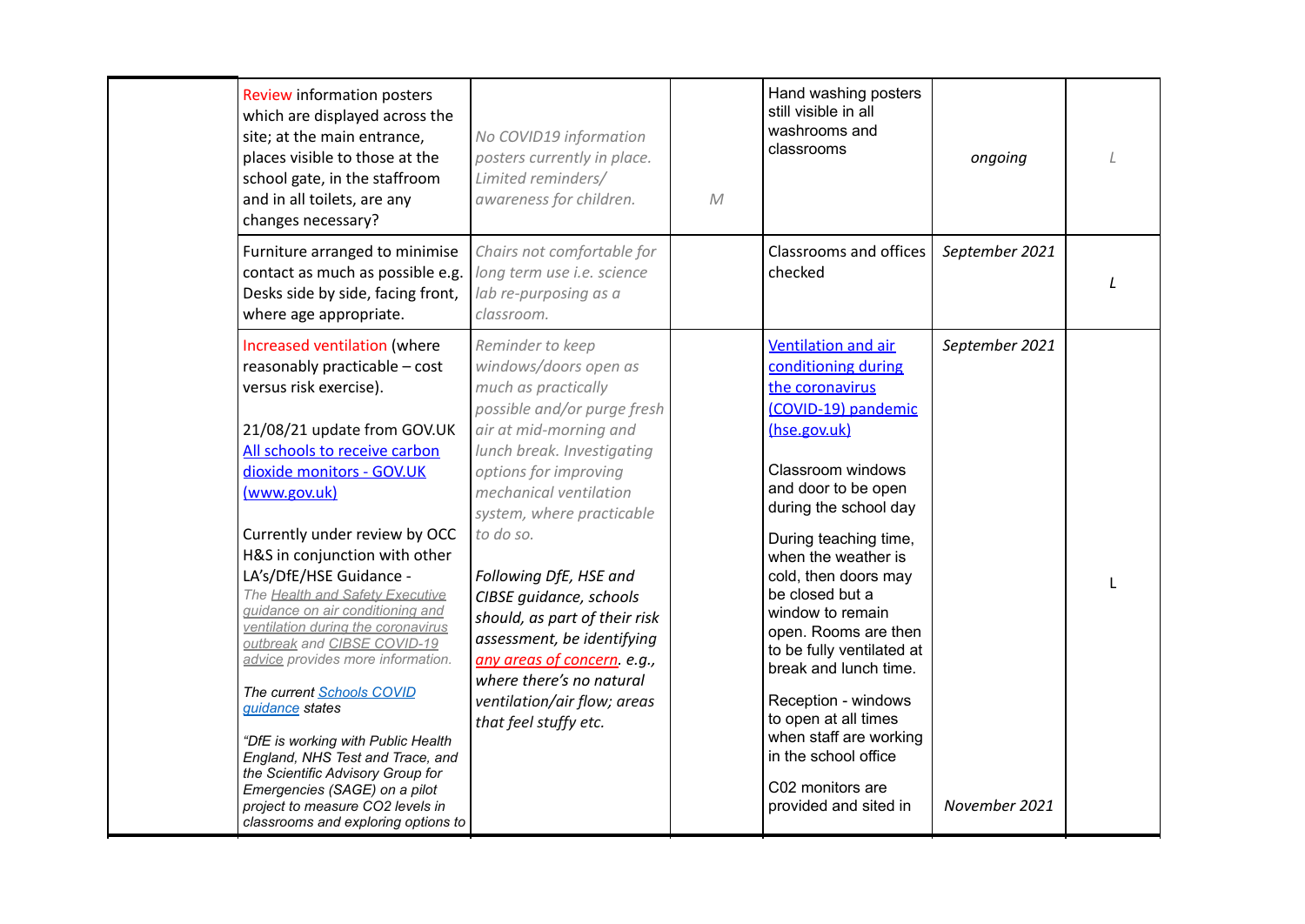|                 | help improve ventilation in settings,<br>where needed."                                                                                                                                                                                                                                                                                                                                                                                                                                                                                         |   | each classroom to<br>assist with ventilation.                                                   |                                                                  |   |
|-----------------|-------------------------------------------------------------------------------------------------------------------------------------------------------------------------------------------------------------------------------------------------------------------------------------------------------------------------------------------------------------------------------------------------------------------------------------------------------------------------------------------------------------------------------------------------|---|-------------------------------------------------------------------------------------------------|------------------------------------------------------------------|---|
|                 | Review staffing numbers<br>required for Sept 2021 return<br>have been determined including<br>support staff such as facilities,<br>IT, midday and office/admin<br>staff.                                                                                                                                                                                                                                                                                                                                                                        |   | All staff are required<br>to be in school                                                       | September 2021                                                   | L |
|                 | Approach to staff absence<br>reporting and recording in<br>place. All staff aware.                                                                                                                                                                                                                                                                                                                                                                                                                                                              |   | Telephone tree shared<br>with staff who are<br>aware of who to<br>contact in case of<br>absence | updated<br>November 2021<br><b>January 2022</b><br>February 2022 |   |
| <b>Staffing</b> | Review any individual staff risk<br>assessments (clinically<br>extremely vulnerable, pregnant<br>staff), are there appropriate and<br>sufficient arrangements in place<br>for mitigating risks as identified.<br><b>Guidance on protecting people</b><br>who are clinically extremely<br>vulnerable from COVID-19 -<br><b>GOV.UK (www.gov.uk)</b><br>Coronavirus: how to stay safe<br>and help prevent the spread -<br><b>GOV.UK (www.gov.uk)</b><br>Communication arrangements<br>are in place and clear for staff<br>concerning their role in | H | Individual staff Risk<br>Assessments updated                                                    | September 2021                                                   |   |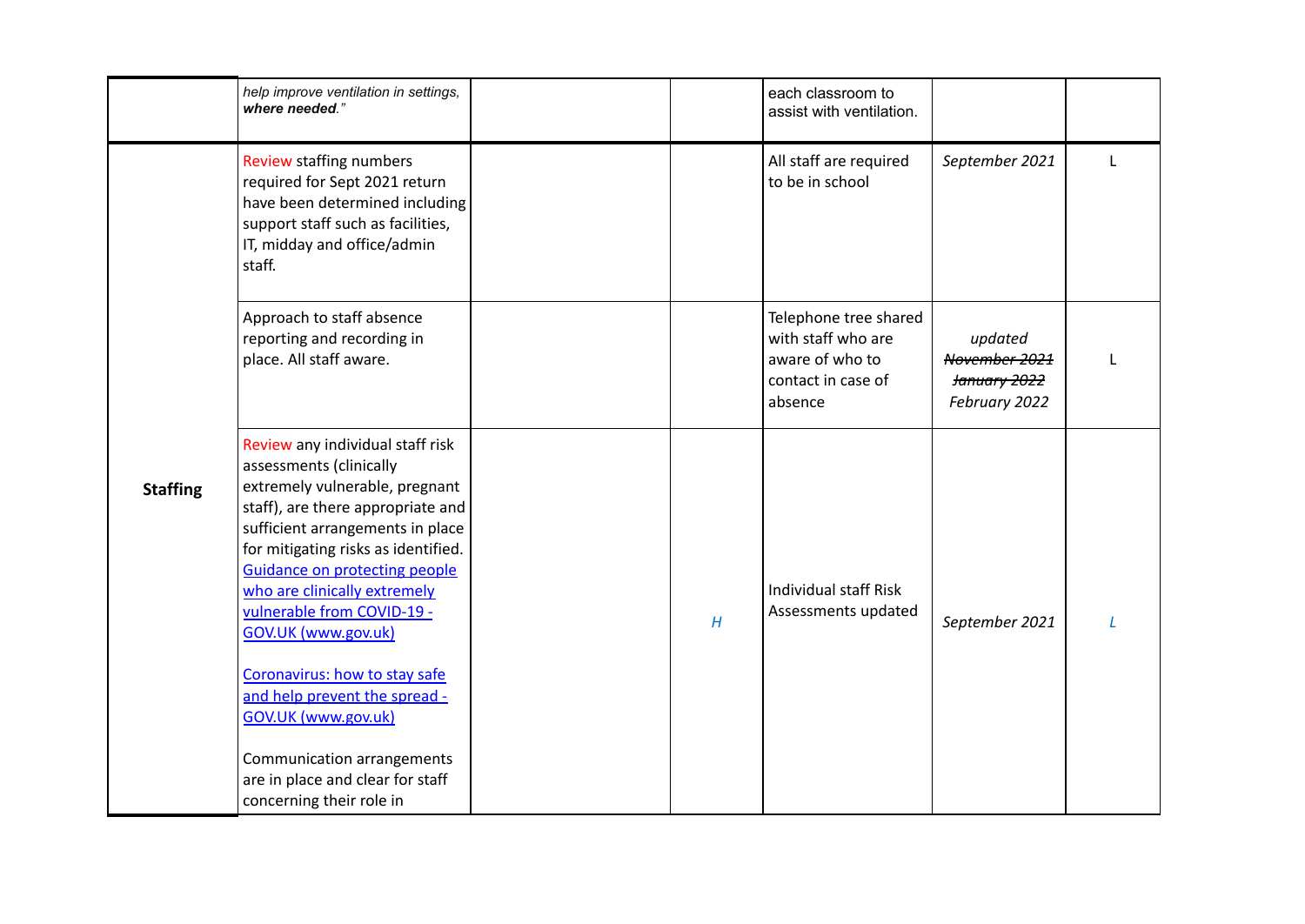| continuing to support the<br>working of the school.                                                                                                                                                                                  |  |                                                                                                                                                                        |                                 |   |
|--------------------------------------------------------------------------------------------------------------------------------------------------------------------------------------------------------------------------------------|--|------------------------------------------------------------------------------------------------------------------------------------------------------------------------|---------------------------------|---|
| Plans to respond to any<br>increased sickness levels are in<br>place.<br>Cover arrangements<br>determined (including leaders<br>and safeguarding designated<br>leads) - on a weekly rather than<br>daily basis to minimise contacts. |  | Cover requirements<br>reviewed by SLT                                                                                                                                  | September 2021                  | M |
| Where appropriate/necessary,<br>consideration given to staff<br>clothing expectations and<br>information shared with staff. to<br>ensure clothes worn are easily<br>washable.                                                        |  | Staff clothing<br>requirements remain<br>professional but<br>practical                                                                                                 | ongoing                         |   |
| Approaches for meetings and<br>staff training in place.                                                                                                                                                                              |  | Face to face distanced<br>meetings where<br>possible or if with<br>external, non regular<br>contacts virtual<br>meeting<br>Face to face meetings<br>in place in school | September 2021<br>February 2022 |   |
| Staffing roles and<br>responsibilities with regards to<br>the contingency remote<br>provision alongside in-school<br>provision agreed and<br>communicated.                                                                           |  | Confirmed to staff that<br>the school Remote<br><b>Education Policy</b><br>remains in place and<br>what their roles would<br>be if this needs to be<br>implemented     | September 2021                  |   |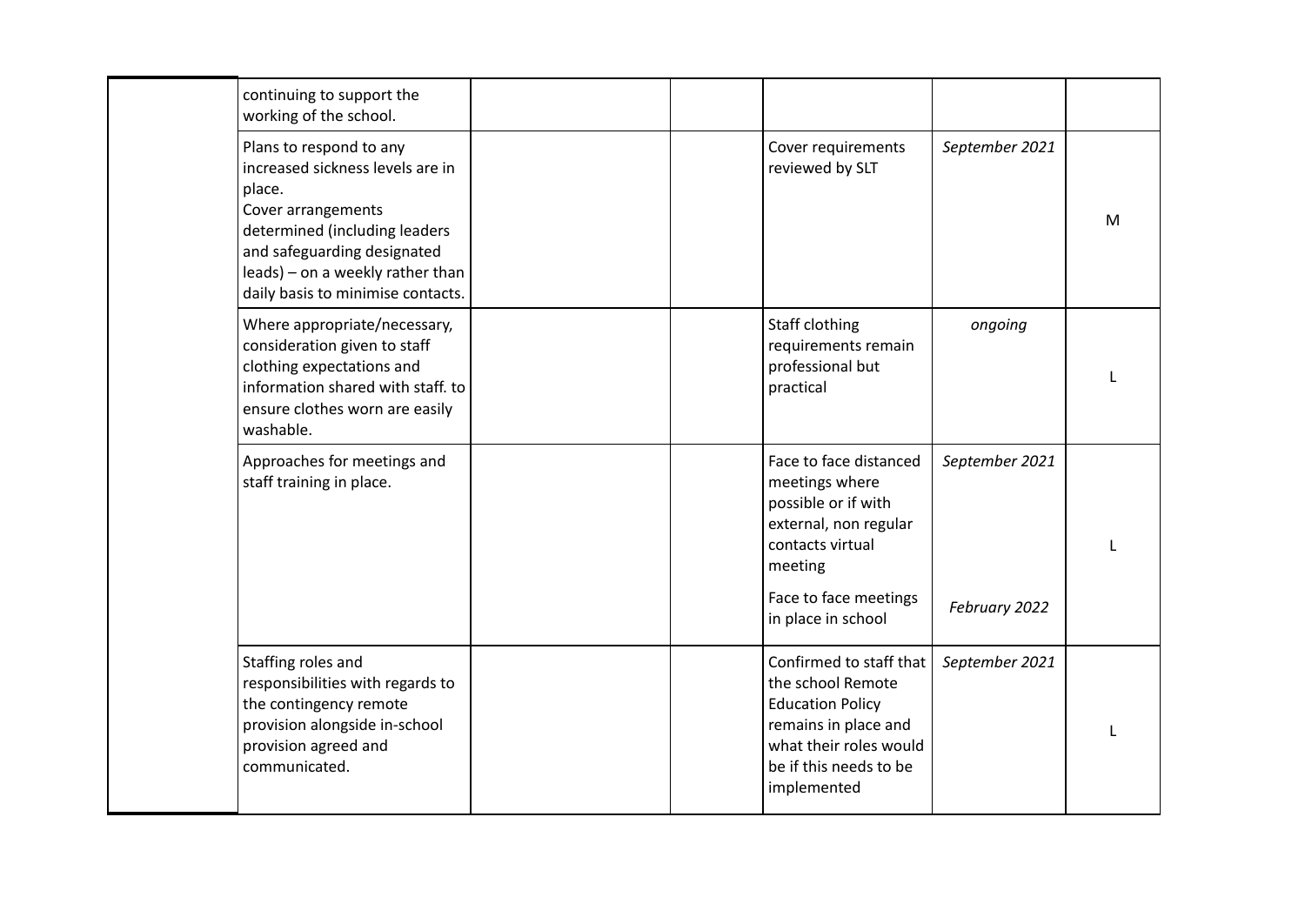| Consideration given to the<br>options for redeployment of<br>staff to support the effective<br>working of the school.<br>If redeployment is taking place<br>staff are aware of controls and<br>processes in respect of tasks<br>they are unfamiliar with. | TA s are required to lead<br>some groups as not<br>enough teachers on site to<br>cover numbers. | All staff aware that<br>they may need to be<br>deployed to support<br>the efficient working<br>of the school<br>Support staff may be<br>required to lead<br>groups as required                                                                                                                                                                                            | September 2021                                  |   |
|-----------------------------------------------------------------------------------------------------------------------------------------------------------------------------------------------------------------------------------------------------------|-------------------------------------------------------------------------------------------------|---------------------------------------------------------------------------------------------------------------------------------------------------------------------------------------------------------------------------------------------------------------------------------------------------------------------------------------------------------------------------|-------------------------------------------------|---|
| Approach to support wellbeing,<br>mental health and resilience in<br>place, including bereavement<br>support.<br>How staff are supported to<br>follow this within their own<br>situations and that of pupils<br>and colleagues is clear.                  |                                                                                                 | Staff are aware of the<br>support and advice for<br>schools and pupils<br>available from OCC<br>http://schools.oxfordshi<br>re.gov.uk/cms/content/<br>employee-assistance-p<br>rogramme                                                                                                                                                                                   | September 2021                                  | M |
| Arrangements for accessing<br>testing are in place. Staff are<br>clear on how and when to<br>access a test.                                                                                                                                               |                                                                                                 | https://www.gov.uk/guida<br>nce/coronavirus-covid-19<br>aetting tested<br><b>LFD testing takes</b><br>place twice weekly.<br>Home PCR kits are<br>available in school.<br>If a staff member has a<br>positive PGR test,<br>other staff within the<br>classroom to book<br>PCR and take daily<br><b>LFD</b> tests<br>Regular asymptomatic<br>staff testing stopped<br>21/2 | September 2021<br>October 2021<br>February 2022 |   |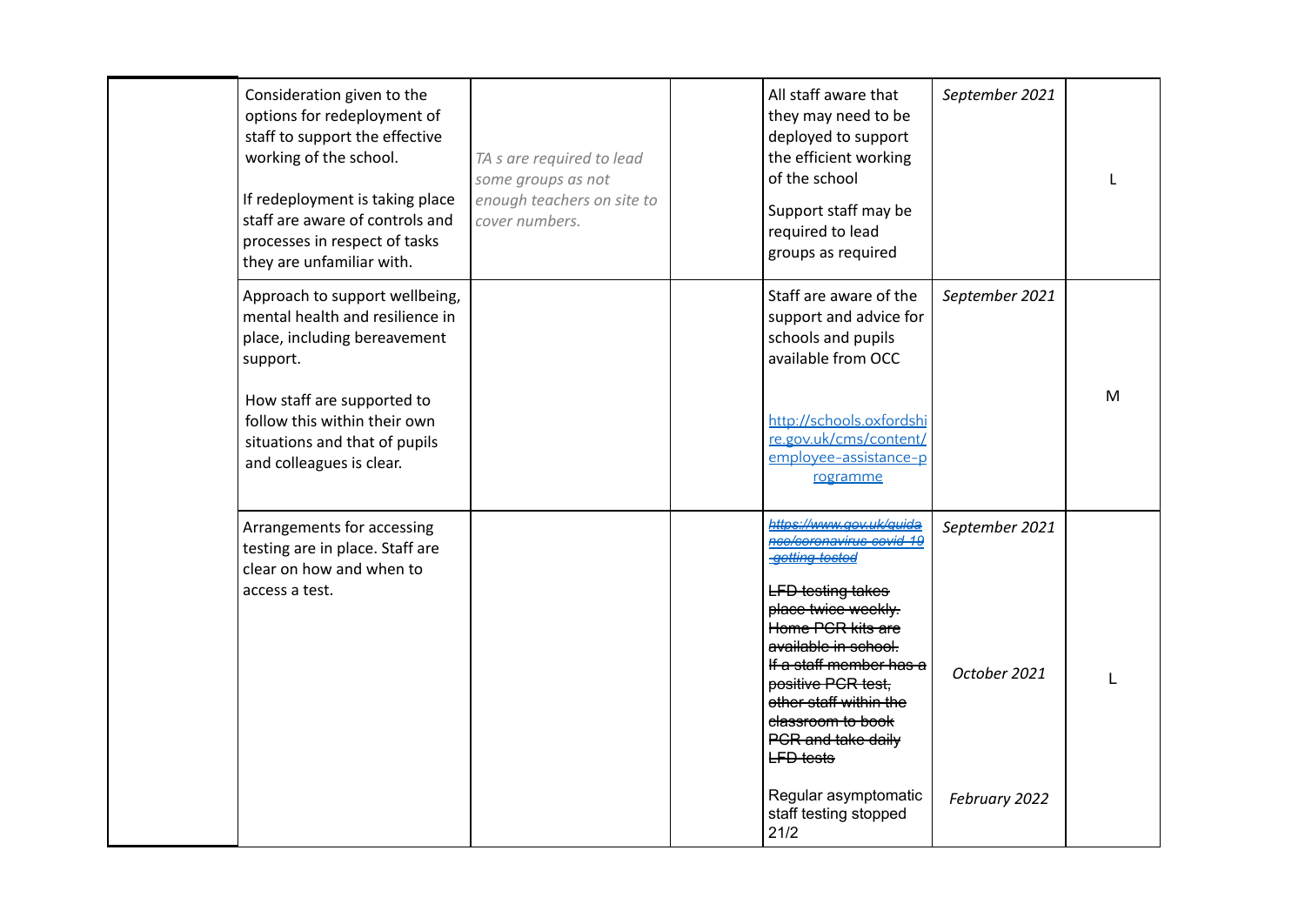| The approach for inducting new<br>starters has been reviewed and<br>updated in line with current<br>situation.                                                                                                                                                                                  |                                                                                                                                                  | Induction for new staff<br>is taking place face to<br>face with a social<br>distance in mind.<br>COVID guidance<br>forms part of the<br>induction                                                                                           | September 2021                                   |  |
|-------------------------------------------------------------------------------------------------------------------------------------------------------------------------------------------------------------------------------------------------------------------------------------------------|--------------------------------------------------------------------------------------------------------------------------------------------------|---------------------------------------------------------------------------------------------------------------------------------------------------------------------------------------------------------------------------------------------|--------------------------------------------------|--|
| Any staff contracts that need to<br>be issued, extended or<br>amended considering the<br>current situation have been.                                                                                                                                                                           |                                                                                                                                                  | All new contracts and<br>associated HR actions<br>were completed by the<br>start of term                                                                                                                                                    | September 2021                                   |  |
| Any HR processes that were<br>in-train prior to or put on hold<br>due to the COVID19 emergency,<br>have been appropriately<br>resolved.                                                                                                                                                         |                                                                                                                                                  | All HR processes<br>completed                                                                                                                                                                                                               | September 2021                                   |  |
| Review and communicate<br>arrangements for any visitors/<br>contractors on site, protocols<br>and expectations required.<br>NB: Their employer may require<br>them to wear PPE. This should be<br>documented as part of the risk<br>assessment carried out by the<br>Contractor.                |                                                                                                                                                  | All contractors and<br>visitors to the school<br>site are to comply with<br>the school visitor<br>protocol - a copy of<br>which is in reception<br>updated<br>February 2022<br>Face coverings to be<br><del>worn in communal</del><br>areas | September 2021<br>November 2021<br>February 2022 |  |
| Arrangements in place for any<br>externally employed adults<br>delivering learning in school e.g.<br>sports coaches, music tutors,<br>forest school leaders. Protocols<br>and expectations shared.<br>https://www.gov.uk/governmen<br>t/publications/actions-for-schoo limited activities which | Decide on the delivery of<br>this learning<br>Share amended<br>procedures, obtain their<br>assessments outlining<br>controls, e.g. only offering | External swim teacher<br>to comply with school<br>swimming pool NOP<br>and EAP which include<br><b>COVID</b> considerations<br><b>OCMS</b> music teachers<br>comply with the OCMS<br><b>Risk Assessment</b>                                 | September 2021                                   |  |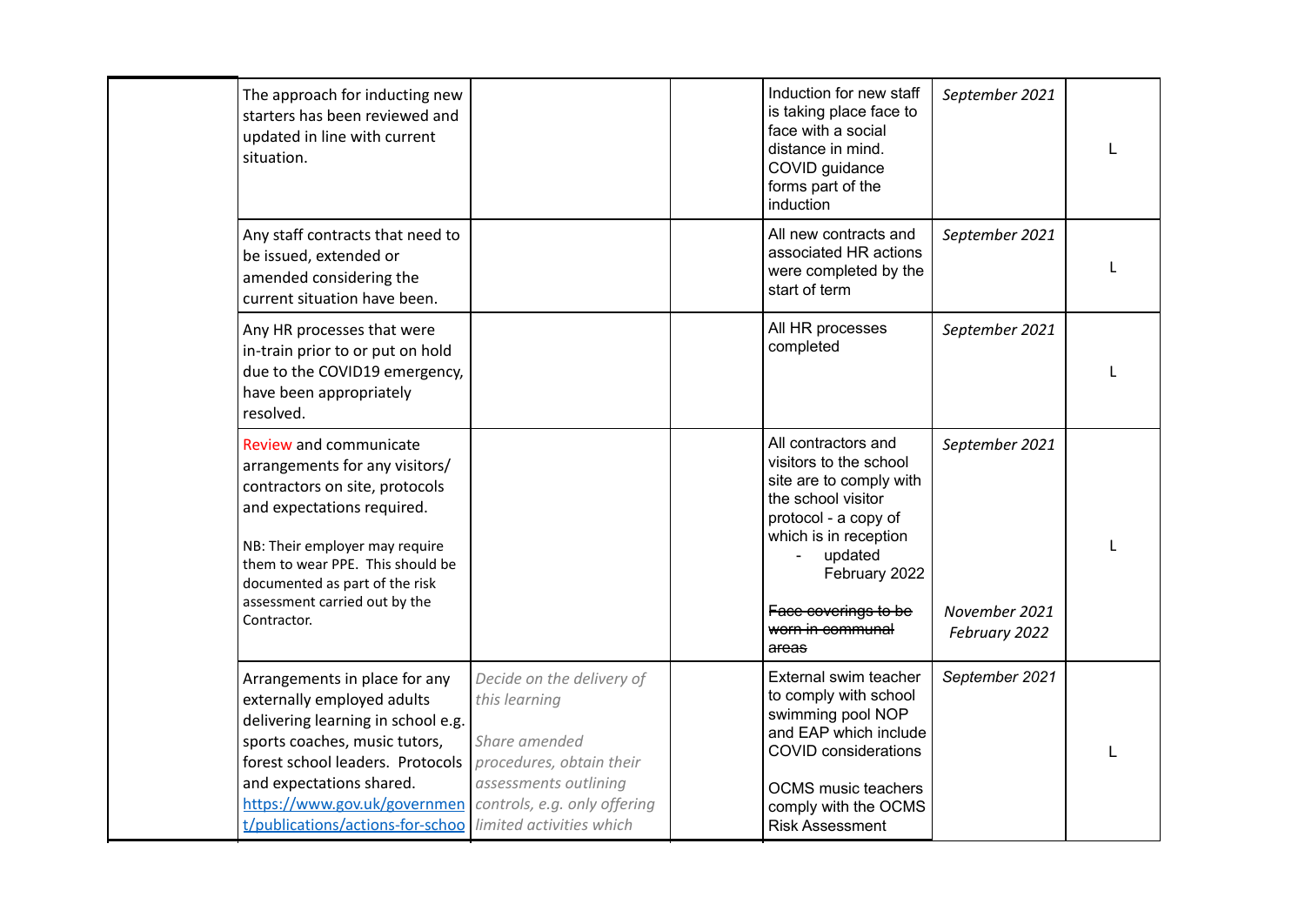|                                                                                                                            | Is-during-the-coronavirus-outbr<br>eak/guidance-for-full-opening-s<br>chools#section-3-curriculum-be<br>haviour-and-pastoral-support                                                                                                                                                                                                                                                                                                                                                                                                                                                                      | maintain distancing, all<br>equipment stringently<br>cleaned. | which is supplied to<br>the school                                                                                                                                                                                                                                                                                                                                                                                                                                                      |                                 |  |
|----------------------------------------------------------------------------------------------------------------------------|-----------------------------------------------------------------------------------------------------------------------------------------------------------------------------------------------------------------------------------------------------------------------------------------------------------------------------------------------------------------------------------------------------------------------------------------------------------------------------------------------------------------------------------------------------------------------------------------------------------|---------------------------------------------------------------|-----------------------------------------------------------------------------------------------------------------------------------------------------------------------------------------------------------------------------------------------------------------------------------------------------------------------------------------------------------------------------------------------------------------------------------------------------------------------------------------|---------------------------------|--|
| <b>Mixing and</b><br>'bubbles'<br><b>Schools</b><br>COVID-19<br>operational<br>guidance -<br><b>GOV.UK</b><br>(www.gov.uk) | GOV.UK no longer recommend<br>that it is necessary to keep<br>children in consistent groups<br>('bubbles'). This means that<br>bubbles will not need to be<br>used for any summer provision<br>(for example, summer schools)<br>or in schools from the autumn<br>term.<br>As well as enabling flexibility in<br>curriculum delivery, this means<br>that assemblies can resume,<br>and you no longer need to<br>make alternative arrangements<br>to avoid mixing at lunch.<br>You should make sure your<br>contingency plans (sometimes<br>called outbreak management<br>plans) cover the possibility that |                                                               | For the first two days<br>and the first full week<br>of school, classes will<br>remain in tiers in<br>zoned areas of the<br>school site at break<br>and lunchtimes.<br>Further integration will<br>then be resumed.<br>All children eat lunch<br>in the school hall on a<br>timed system in tiers.<br>Classes to sit at an<br>allocated table<br>Contingency plans are<br>in place to cover the<br>possibility that a local<br>outbreak may<br>necessitate the return<br>of bubbles etc | September 2021<br>February 2022 |  |
|                                                                                                                            | in some local areas it may<br>become necessary to<br>reintroduce 'bubbles' for a<br>temporary period, to reduce<br>mixing between groups.<br>Any decision to recommend the<br>reintroduction of 'bubbles'<br>would not be taken lightly and<br>would need to take account of<br>the detrimental impact they can                                                                                                                                                                                                                                                                                           |                                                               | If the school reaches<br>the threshold of 5<br>pupils/staff who are<br>likely to have mixed<br>closely or 10% within<br>10 days of positive<br>cases or has a<br>'significant disruption'<br>then enhanced<br>covid19 response<br>measures can be<br>introduced including                                                                                                                                                                                                               | October 2021                    |  |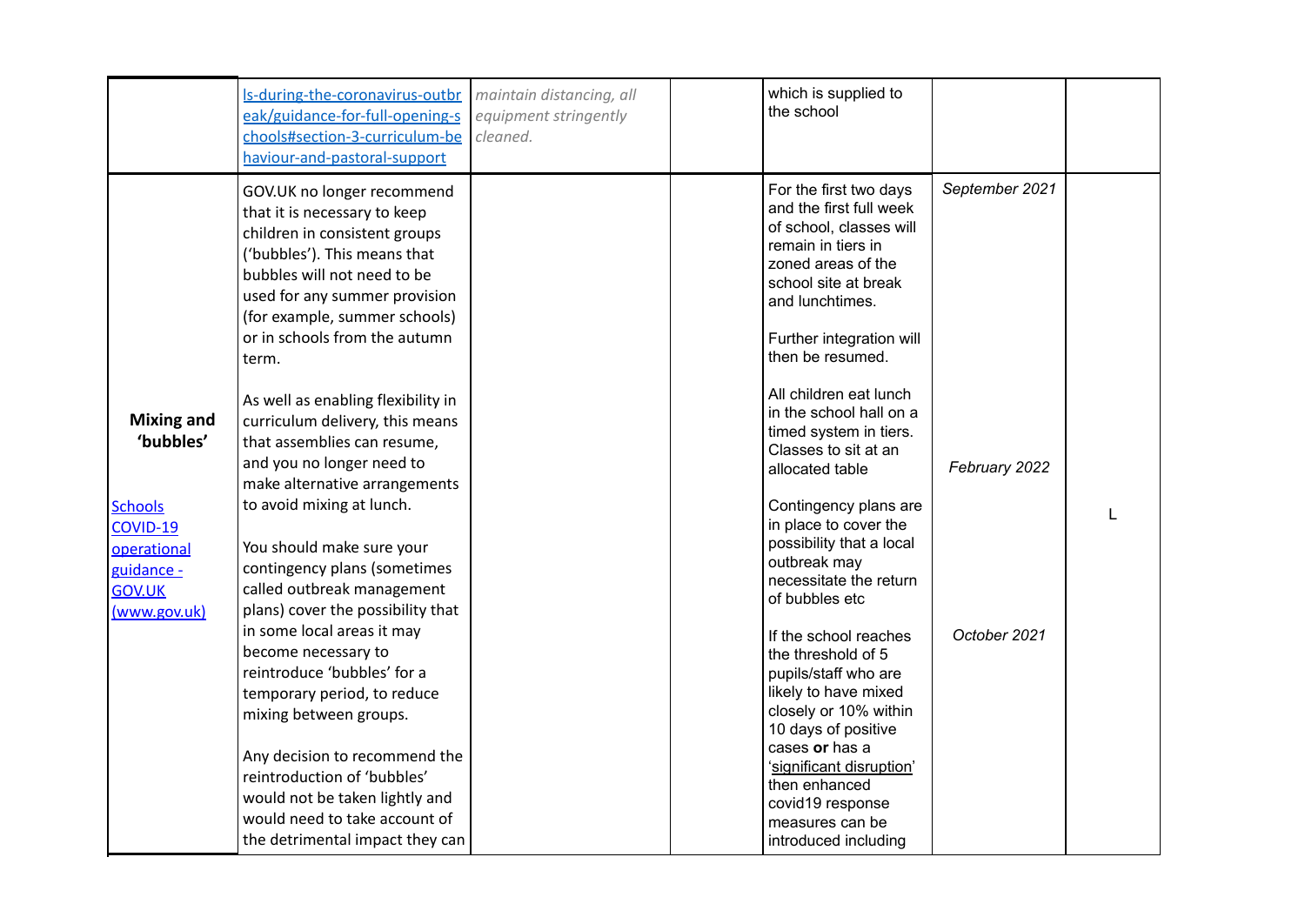|                                                                         | have on the delivery of<br>education.                                                                                                                                                                                                                                                                                                                                                                                                                                                                                                                                                                                                                                                                                                                                                                |  | the creation of 'secure<br>groups'                                                                                                                                                                                                                                                                                                                                                                                                                                                                                                                                                  |                                |  |
|-------------------------------------------------------------------------|------------------------------------------------------------------------------------------------------------------------------------------------------------------------------------------------------------------------------------------------------------------------------------------------------------------------------------------------------------------------------------------------------------------------------------------------------------------------------------------------------------------------------------------------------------------------------------------------------------------------------------------------------------------------------------------------------------------------------------------------------------------------------------------------------|--|-------------------------------------------------------------------------------------------------------------------------------------------------------------------------------------------------------------------------------------------------------------------------------------------------------------------------------------------------------------------------------------------------------------------------------------------------------------------------------------------------------------------------------------------------------------------------------------|--------------------------------|--|
|                                                                         | Identified solutions to any<br>workforce capacity issues are in<br>place.                                                                                                                                                                                                                                                                                                                                                                                                                                                                                                                                                                                                                                                                                                                            |  | Any Clinically<br><b>Extremely Vulnerable</b><br>staff will be identified<br>and have a personal<br><b>Risk Assessment</b>                                                                                                                                                                                                                                                                                                                                                                                                                                                          | September 2021                 |  |
| <b>Social</b><br>Distancing?<br>Hands, face,<br>space and fresh<br>air! | From GOV.UK;<br>Social distancing measures have<br>now ended in the workplace<br>and it is no longer necessary for<br>the government to instruct<br>people to work from home.<br>Employers should be able to<br>explain the measures they have<br>in place to keep CEV staff safe at<br>work. The Health and Safety<br>Executive (HSE) has published<br>guidance on protecting<br>vulnerable workers, including<br>advice for employers and<br>employees on how to talk about<br>reducing risks in the workplace.<br>If necessary, review<br>arrangements for any<br>continuation of protocols from<br>summer term 2021:<br>Staggered school drop<br>$\bullet$<br>off/pick up times and<br>locations (if possible)<br>without reducing<br>teaching time<br>Staggered or limited<br>amounts of moving |  | All school staff working<br>on the school site<br>Signage for social<br>distancing in place<br>Parents reminded to<br>be considerate of other<br>parents at drop off and<br>collection<br>If the school reaches<br>the threshold of 5<br>pupils/staff who are<br>likely to have mixed<br>closely or 10% within<br>10 days of positive<br>cases or has a<br>'significant disruption'<br>then enhanced<br>covid19 response<br>measures can be<br>introduced including<br>staggered start<br>and end times<br>social isolation<br>for siblings of<br>positive cases<br>until they have | September 2021<br>October 2021 |  |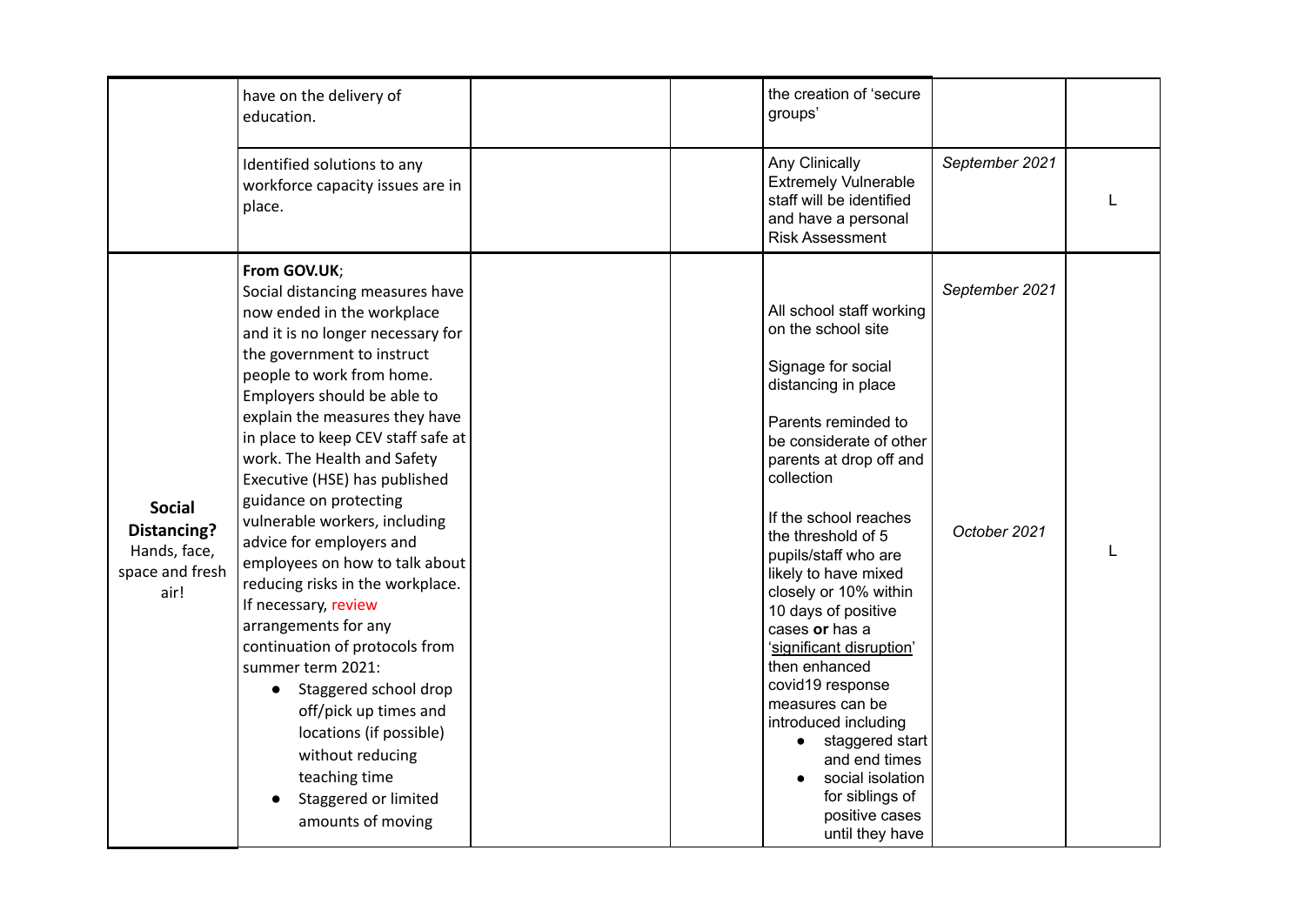| around the school/<br>corridors<br>Classroom design<br>Break and lunch times<br>are staggered. Plans for<br>social distancing during<br>these times in place,<br>such as when queuing<br>for lunches<br>Toilet arrangements |  | a negative<br><b>PCR</b><br>themselves<br>social isolation<br>for household<br>contacts until a<br>negative PCR<br>test<br>wearing of<br>$\bullet$<br>face masks by<br>staff outside of<br>classrooms<br>and<br>parents/visitor<br>s on site<br>Staff advised to wear<br>face coverings in<br>communal area as a<br>temporary measure<br>Advice amended to<br>wearing of face | November 2021<br>February 2022 |  |
|-----------------------------------------------------------------------------------------------------------------------------------------------------------------------------------------------------------------------------|--|-------------------------------------------------------------------------------------------------------------------------------------------------------------------------------------------------------------------------------------------------------------------------------------------------------------------------------------------------------------------------------|--------------------------------|--|
| Approach to avoiding children                                                                                                                                                                                               |  | coverings as a<br>personal preference<br>On arrival, pupils in<br>years 2 to 6 move                                                                                                                                                                                                                                                                                           | September 2021                 |  |
| and young people entering<br>school congregating in large<br>numbers                                                                                                                                                        |  | straight to their class<br>and enter via the<br>external door and sit at<br>their named table<br>Class staff will be in<br>the classroom to greet<br>pupils<br>Pupils in FC and Year<br>1 are to be taken by<br>parents to the gates of<br>the external classroom<br>areas                                                                                                    |                                |  |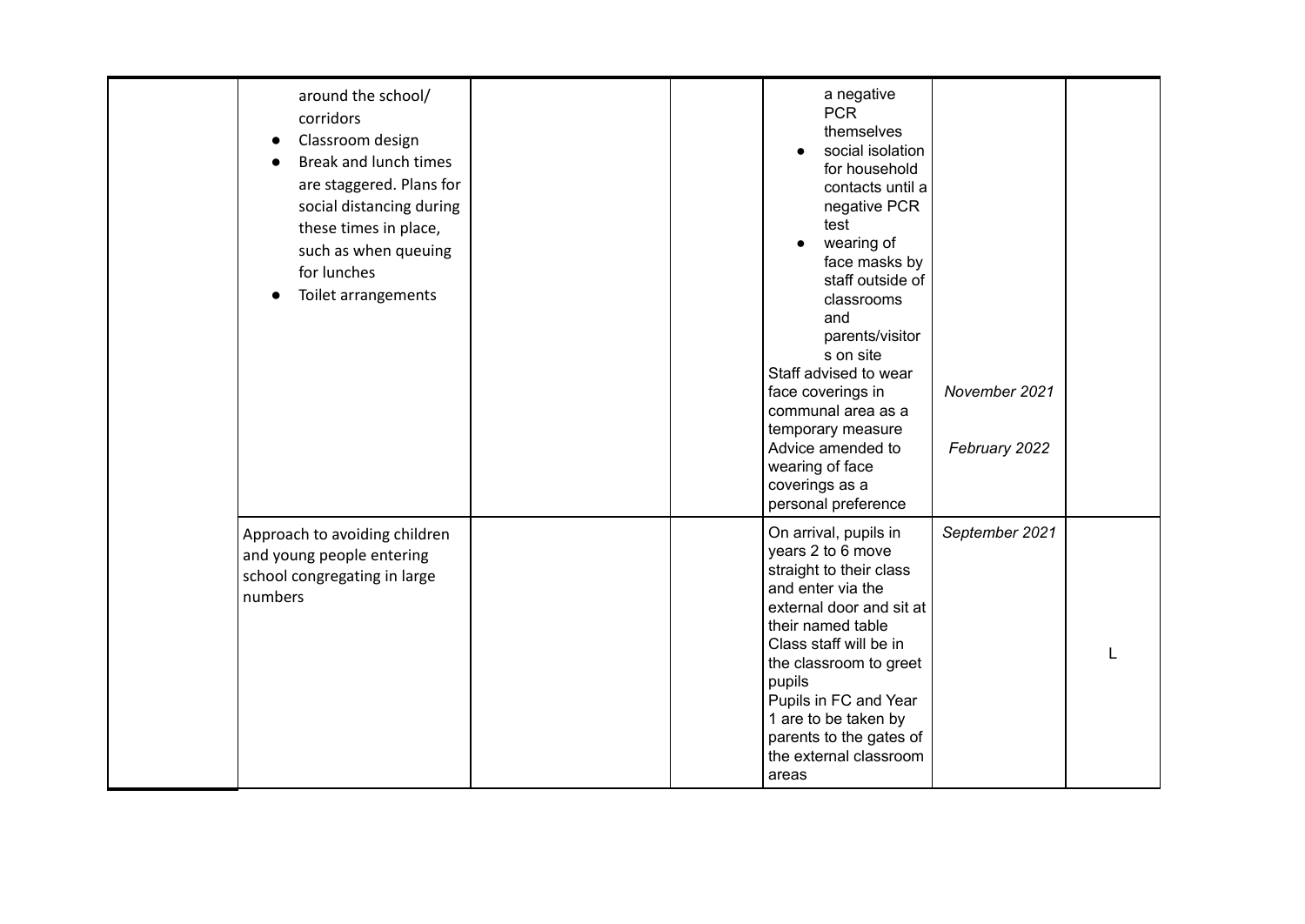|                  | Approach to assemblies -<br>https://www.gov.uk/governmen<br>t/publications/actions-for-schoo<br>Is-during-the-coronavirus-outbr<br>eak/guidance-for-full-opening-s<br>chools#section-1-public-health-<br>advice-to-minimise-coronavirus<br>-covid-19-risks | Consider and review any<br>alternative outdoor areas<br>(weather permitting) for<br>assemblies, classes etc., | Whole school<br>assemblies in the hall<br>to recommence.<br>Windows to be opened<br>to provide ventilation.<br>CO2 monitor to be<br>used<br>On a case by case<br>basis, consider<br>classes not to attend<br>assemblies if there are<br>positive cases          | September 2021<br>November 2021<br>October 2021 | M |
|------------------|------------------------------------------------------------------------------------------------------------------------------------------------------------------------------------------------------------------------------------------------------------|---------------------------------------------------------------------------------------------------------------|-----------------------------------------------------------------------------------------------------------------------------------------------------------------------------------------------------------------------------------------------------------------|-------------------------------------------------|---|
|                  | Review arrangements in place<br>for the use of the playground,<br>including equipment.                                                                                                                                                                     |                                                                                                               | Zoned areas of the<br>school site in tiers<br>initially. Where<br>reasonably practicable<br>to do so, enhanced<br>safe cleaning process<br>in place for outdoor<br>equipment<br>Zoned areas ended<br>but to consider<br>reintroduction if the<br>local outbreak | September 2021<br>October 2021                  |   |
|                  |                                                                                                                                                                                                                                                            |                                                                                                               | threshold is reached or<br>the school has<br>'significant disruption'                                                                                                                                                                                           |                                                 |   |
| <b>Transport</b> | Information shared with<br>parents regarding pupils<br>travelling to school,<br>encouraging walking and<br>avoiding public transport as<br>much as possible.                                                                                               |                                                                                                               | Pupils encouraged to<br>walk, scoot or cycle to<br>school.<br>Cycle and scooter<br>storage areas<br>reopened                                                                                                                                                    | September 2021                                  | м |
|                  | Dedicated school transport<br>follows the grouping/ bubble                                                                                                                                                                                                 |                                                                                                               | N/A                                                                                                                                                                                                                                                             |                                                 |   |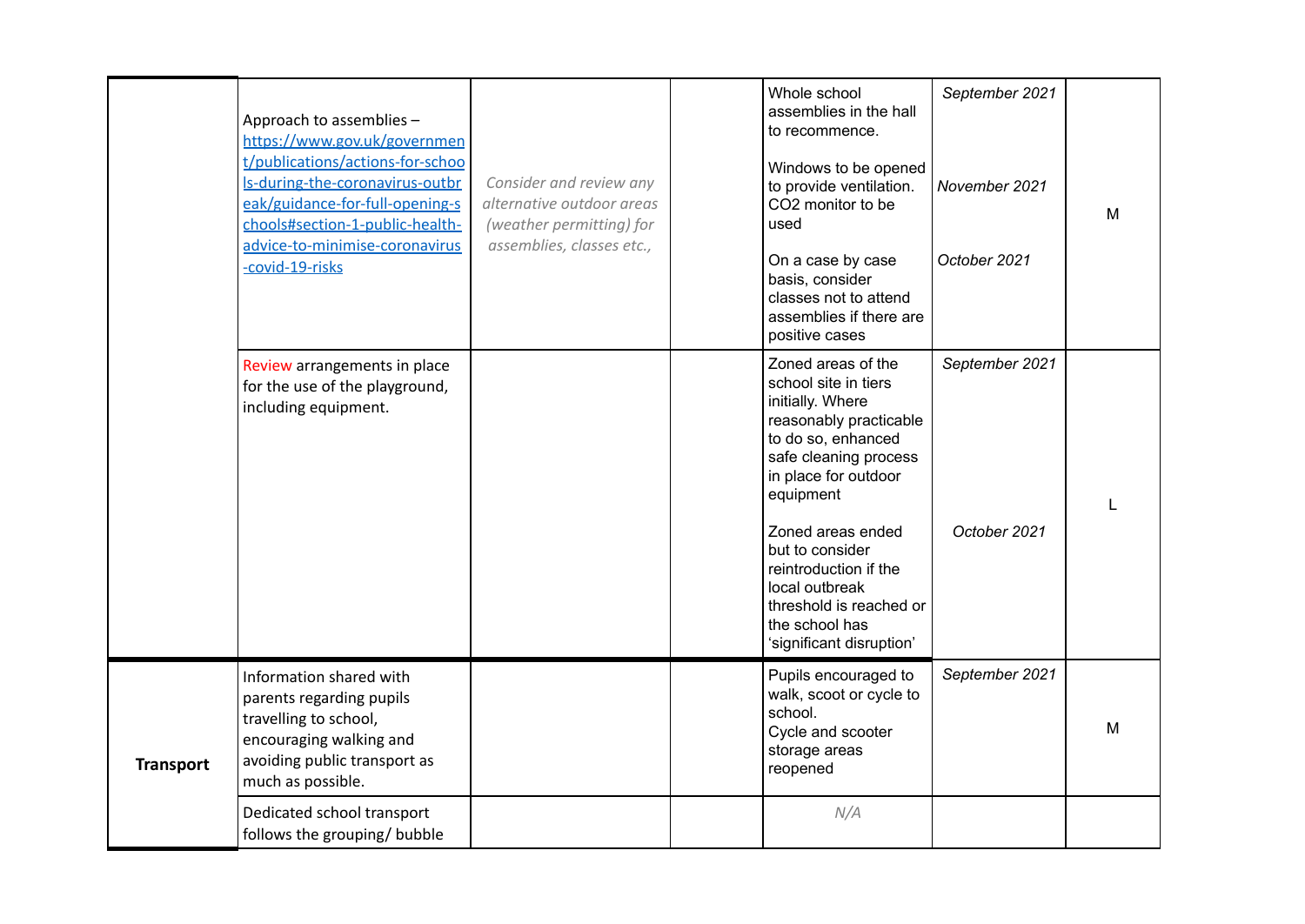|                 | arrangement in line with the<br>protocols in school, as much as<br>possible.                                                                                                                                                          |  |                                                                                                                                                                                           |                |  |
|-----------------|---------------------------------------------------------------------------------------------------------------------------------------------------------------------------------------------------------------------------------------|--|-------------------------------------------------------------------------------------------------------------------------------------------------------------------------------------------|----------------|--|
|                 | Support in place for CYP who<br>have no alternative, to access<br>public transport safely,<br>recommending social distancing<br>protocols where possible.                                                                             |  | N/A                                                                                                                                                                                       |                |  |
|                 | Arrangements in place with<br>transport providers to support<br>any staggered start/end times.                                                                                                                                        |  | N/A                                                                                                                                                                                       |                |  |
|                 | Children and young people<br>reminded to wear face<br>coverings on public and school<br>transport. See Visors/Face<br><b>Covering below</b>                                                                                           |  | Very limited number of<br>pupils use public<br>transport to get to and<br>from school.<br>Reminded to wear<br>masks on public<br>transport                                                | September 2021 |  |
| <b>Catering</b> | Review arrangements in place<br>to provide food to CYP on site,<br>including the requirement of<br>universal free school meals.<br>Liaise with catering<br>team/Contractor re any changes<br>to processes and<br>procedures/RA update |  | Liaise with OCC<br>Catering<br>All pupil meals to be<br>taken in the school hall<br>FC first, followed by<br>KS1 and then KS2<br>Windows to be opened<br>to ensure maximum<br>ventilation | September 2021 |  |
|                 | Review arrangements for when<br>and where pupils and staff will<br>take lunch (and snack time if<br>$necessary$ ) – any adjustments<br>necessary?                                                                                     |  | KS2 morning break<br>snack bar not being<br>reintroduced                                                                                                                                  | September 2021 |  |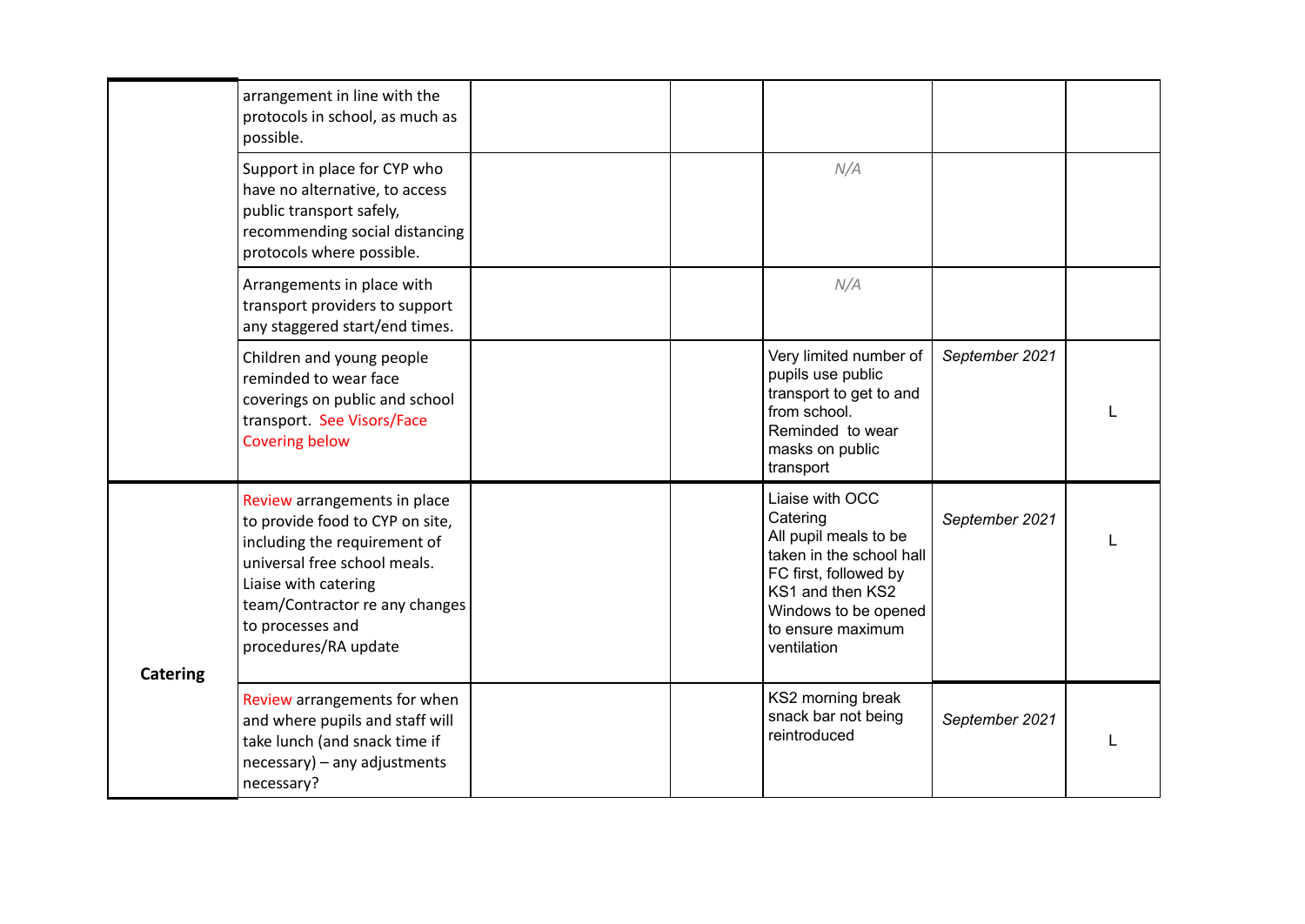|                          | Review arrangements for food<br>deliveries in place $-$ any<br>adjustments necessary?                                                                                                                                                                                                                                                                                                                                                                                                                                                                                                                                                                                     |  | Deliveries direct to<br>external kitchen door                                                                                                                                                                                                                                                                                                                                                                                                                                                                                                                                                                                                                                | September 2021                                                   |  |
|--------------------------|---------------------------------------------------------------------------------------------------------------------------------------------------------------------------------------------------------------------------------------------------------------------------------------------------------------------------------------------------------------------------------------------------------------------------------------------------------------------------------------------------------------------------------------------------------------------------------------------------------------------------------------------------------------------------|--|------------------------------------------------------------------------------------------------------------------------------------------------------------------------------------------------------------------------------------------------------------------------------------------------------------------------------------------------------------------------------------------------------------------------------------------------------------------------------------------------------------------------------------------------------------------------------------------------------------------------------------------------------------------------------|------------------------------------------------------------------|--|
| <b>PPE</b>               | Review PPE requirements and<br>are appropriate supplies in<br>place?                                                                                                                                                                                                                                                                                                                                                                                                                                                                                                                                                                                                      |  | Appropriate supplies<br>kept in school and<br>monitors to order extra<br>as required                                                                                                                                                                                                                                                                                                                                                                                                                                                                                                                                                                                         | September 2021                                                   |  |
| Visors/face<br>coverings | <b>Schools COVID-19 operational</b><br>guidance - GOV.UK<br>(www.gov.uk)<br><b>Face coverings</b><br>Face coverings are no longer<br>advised for pupils, staff and<br>visitors either in classrooms or<br>in communal areas.<br>The government has removed<br>the requirement to wear face<br>coverings in law but expects<br>and recommends that they are<br>worn in enclosed and crowded<br>spaces where you may come<br>into contact with people you<br>don't normally meet. This<br>includes public transport and<br>dedicated transport to school or<br>college.<br><b>Contingency framework:</b><br>education and childcare settings<br>(publishing.service.gov.uk) |  | Parents reminded that<br>they may wear face<br>masks when collecting<br>their children from<br>school if they wish to<br>do so and to respect<br>other parent's space<br>If the school reaches<br>the threshold of 5<br>pupils/staff who are<br>likely to have mixed<br>closely or 10% within<br>10 days of positive<br>cases or has a<br>'significant disruption'<br>then enhanced<br>covid19 response<br>measures can be<br>introduced including<br>the expectation for<br>parents to wear face<br>masks together with<br>staff mixing with<br>parents in the<br>playground<br>Staff not required to<br>wear face coverings<br>on site. parental<br>choice if they wish to | September 2021<br>February 2022<br>October 2021<br>February 2022 |  |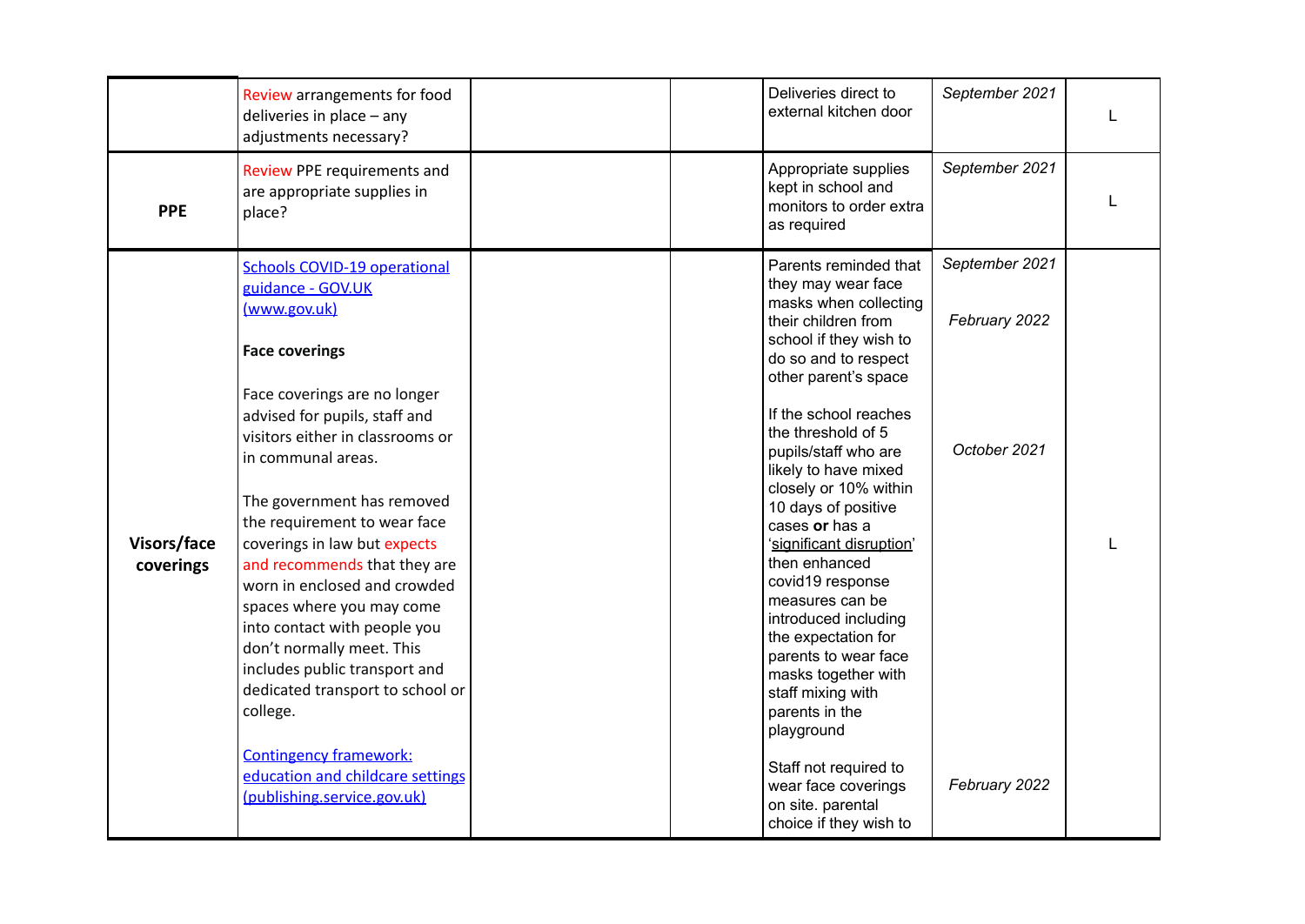|                                                                               |                                                                                                                                                                                                                                                                                                                                                                           |  | wear face coverings<br>when on the school<br>site                                                                                                                                                                                                                                                                                                                                                                                                                                                                                                                                                                                                                                                                                                                                                                                            |                                 |   |
|-------------------------------------------------------------------------------|---------------------------------------------------------------------------------------------------------------------------------------------------------------------------------------------------------------------------------------------------------------------------------------------------------------------------------------------------------------------------|--|----------------------------------------------------------------------------------------------------------------------------------------------------------------------------------------------------------------------------------------------------------------------------------------------------------------------------------------------------------------------------------------------------------------------------------------------------------------------------------------------------------------------------------------------------------------------------------------------------------------------------------------------------------------------------------------------------------------------------------------------------------------------------------------------------------------------------------------------|---------------------------------|---|
| <b>Response to</b><br>suspected/<br>confirmed case<br>of COVID19 in<br>school | Approach to confirmed<br>COVID19 cases in place: during<br>school day<br>• Which staff member/s<br>should be<br>informed/take action<br>Area established to be<br>used if an individual is<br>displaying symptoms<br>during the school day<br>and needs to be<br>isolated<br>Cleaning procedure in<br>place<br>Arrangements for<br>informing parent<br>community in place |  | HT or SLT member in<br>his absence to be<br>alerted if a member of<br>staff or a pupil displays<br>COVID symptoms<br>If a staff member, they<br>are to go home<br>immediately and<br>arrange a PCR test,<br>advising the school of<br>the result.<br>If a pupil - parent to be<br>called - isolation /<br>waiting area<br>intervention space and<br>parent to collect from<br>an outside gate<br>escorted by a member<br>of staff at a socially<br>safe distance.<br>Siblings will also be<br>sent home.<br>PCR test should be<br>taken and the school<br>advised of the result<br>with a screenshot of<br>the result being sent to<br>school.<br>If in a classroom, the<br>rest of the class will be<br>taught elsewhere until<br>the area is thoroughly<br>cleaned as<br>appropriate.<br>Disposable mop heads<br>recommended, see<br>link: | September 2021<br>February 2022 | М |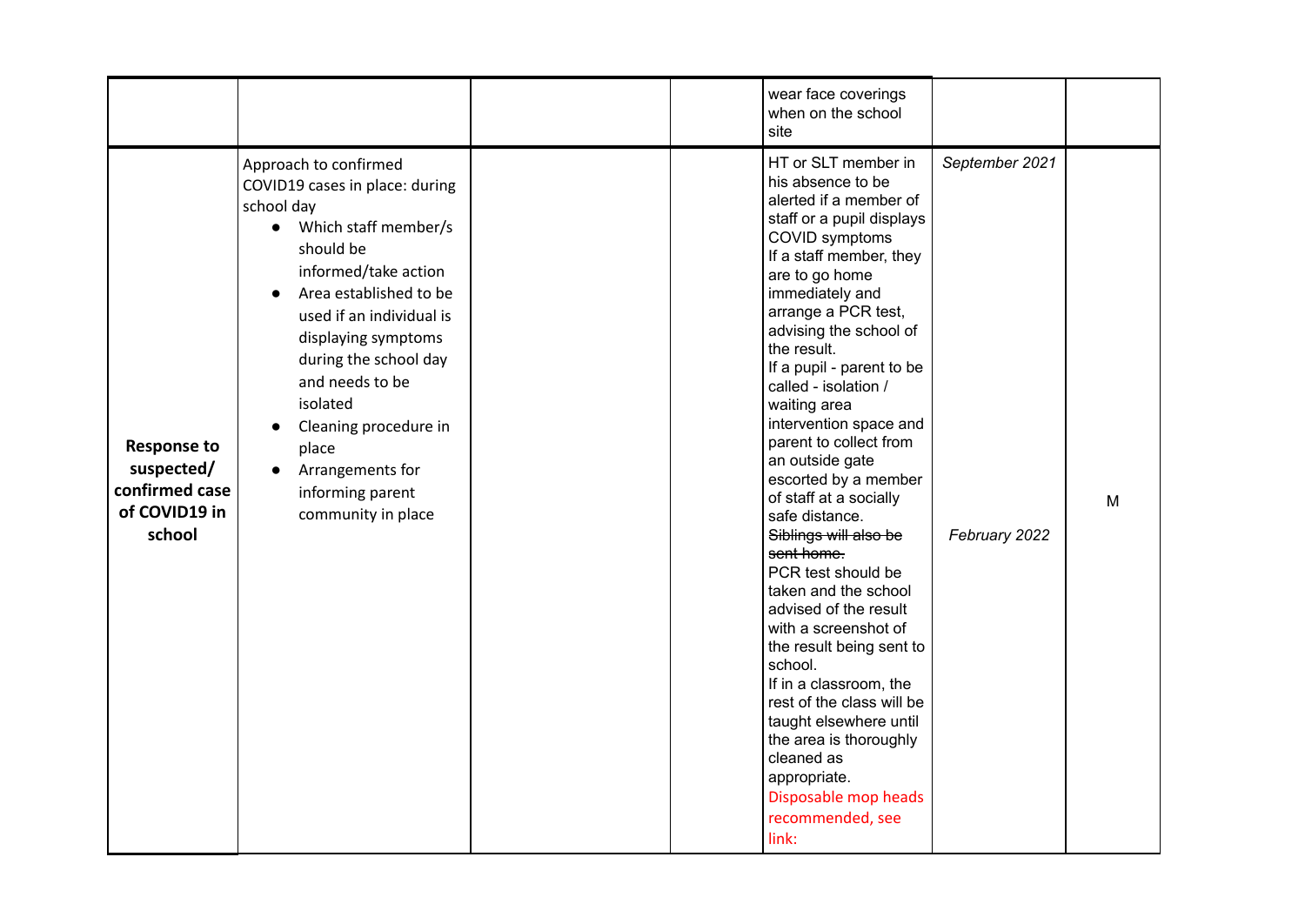|                                                                                                                                                                                                                                                      |  | COVID-19: cleaning of<br>non-healthcare<br>settings outside the<br>home - GOV.UK<br>(www.gov.uk)<br>Classroom to be<br>fogged before use.<br>Any PPE worn should<br>be disposed of safely<br>and in accordance with<br>guidelines<br>Template letter to<br>school parent<br>community to be<br>completed and sent by<br>email asap<br>NHS Test Track &<br><b>Trace will contact the</b><br>staff member or<br>parents of the pupil if<br>the PCR Test is<br>confirmed as positive | February 2022                  |  |
|------------------------------------------------------------------------------------------------------------------------------------------------------------------------------------------------------------------------------------------------------|--|-----------------------------------------------------------------------------------------------------------------------------------------------------------------------------------------------------------------------------------------------------------------------------------------------------------------------------------------------------------------------------------------------------------------------------------------------------------------------------------|--------------------------------|--|
| Approach to confirmed<br>COVID19 cases in place: outside<br>of school hours<br>• Cleaning procedure in<br>place<br>Arrangements for<br>$\bullet$<br>informing parent<br>community in place<br>Contact tracing<br>$\bullet$<br>arrangements if needed |  | Staff or parents of<br>pupils must advise the<br>school asap if there is<br>a confirmed positive<br>PCR test<br>NHS Test Track &<br><b>Trace will contact the</b><br>staff member of<br>parents of the pupil if<br>the PGR Test is<br>confirmed as positive<br>Omicron variant - all<br>people (including<br>pupils) identified as a<br>close contact should<br>undertake daily LFD<br>tests for 7 days                                                                           | February 2022<br>December 2021 |  |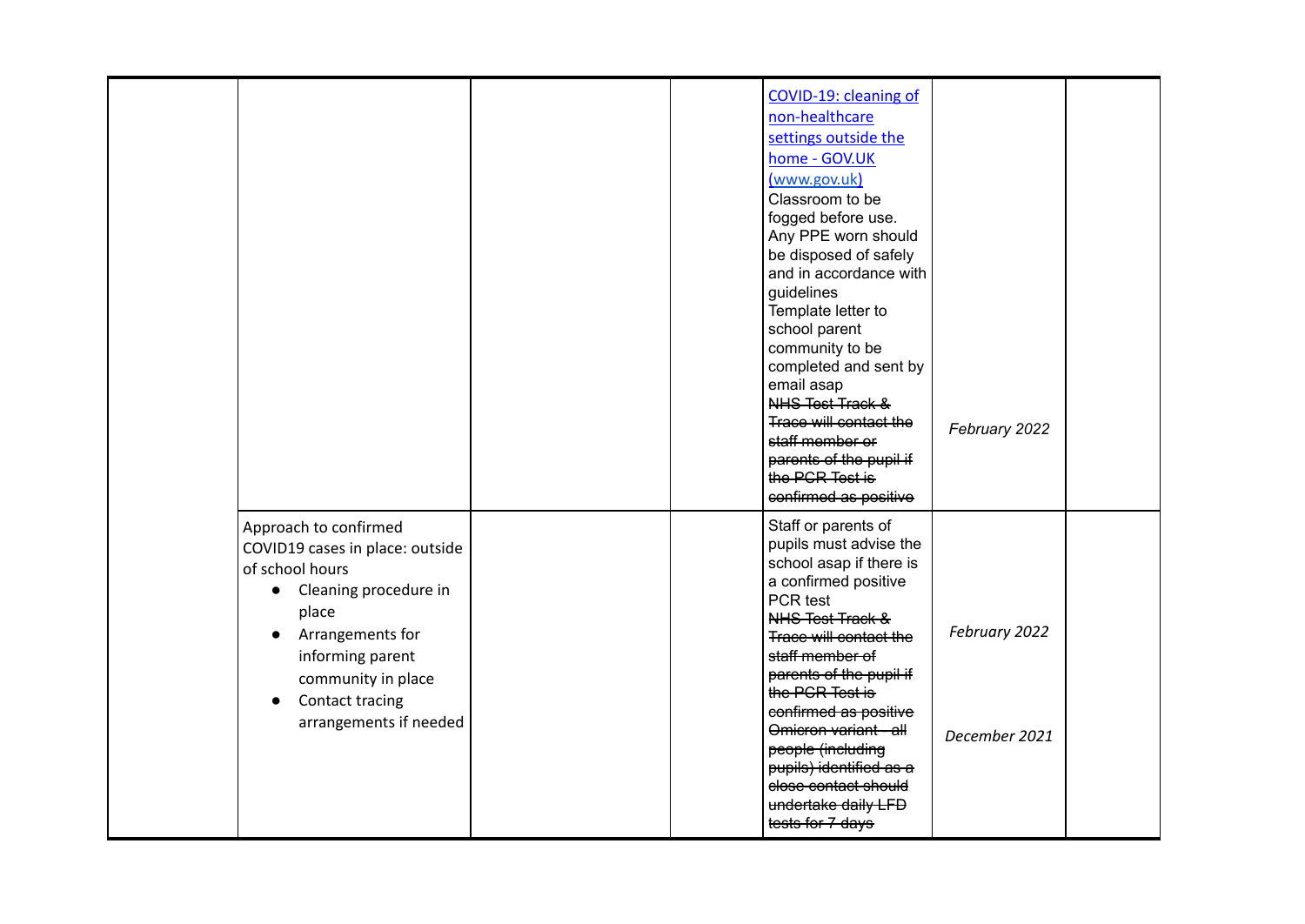|                                                                                                                                                                                         |  | Template letter to be<br>completed to advise<br>the parent community<br>Isolation period<br>reduced to 7 days if 2<br>x negative LFD tests<br>24 hours apart<br>produced with first test<br>not to be taken before<br>$\frac{day}{6}$<br>2 negative tests 24<br>hours apart from Day 5 | December 2021  |   |
|-----------------------------------------------------------------------------------------------------------------------------------------------------------------------------------------|--|----------------------------------------------------------------------------------------------------------------------------------------------------------------------------------------------------------------------------------------------------------------------------------------|----------------|---|
| Review any changes to the<br>school day/timetables and<br>communicate with parents.                                                                                                     |  | School day of 8:55 to<br>3:15 confirmed to<br>parents before the<br>start of the school year                                                                                                                                                                                           | September 2021 |   |
| All students instructed to bring<br>a <b>NAMED</b> water bottle each<br>day. Robust water fountain<br>cleaning arrangements in place,<br><b>if</b> determined safe to<br>use/reinstate! |  | Water fountains not<br>reintroduced<br>All pupils expected to<br>have a named water<br>bottle. Parents to be<br>reminded in class<br>letters                                                                                                                                           | September 2021 |   |
| Approach to supporting<br>wellbeing, mental health and<br>resilience, including<br>bereavement support is in<br>place.                                                                  |  | Staff are aware of<br>available support and<br>advice for schools and<br>pupils available from<br>OCC:<br>Staff and pupil<br>wellbeing considered<br>at FGB, SLT and staff<br>meetings<br>Bereavement protocol<br>in place                                                             | ongoing        | м |
| Consideration of the impact of<br>COVID19 on families and                                                                                                                               |  | FSM information<br>shared with parents                                                                                                                                                                                                                                                 | ongoing        | M |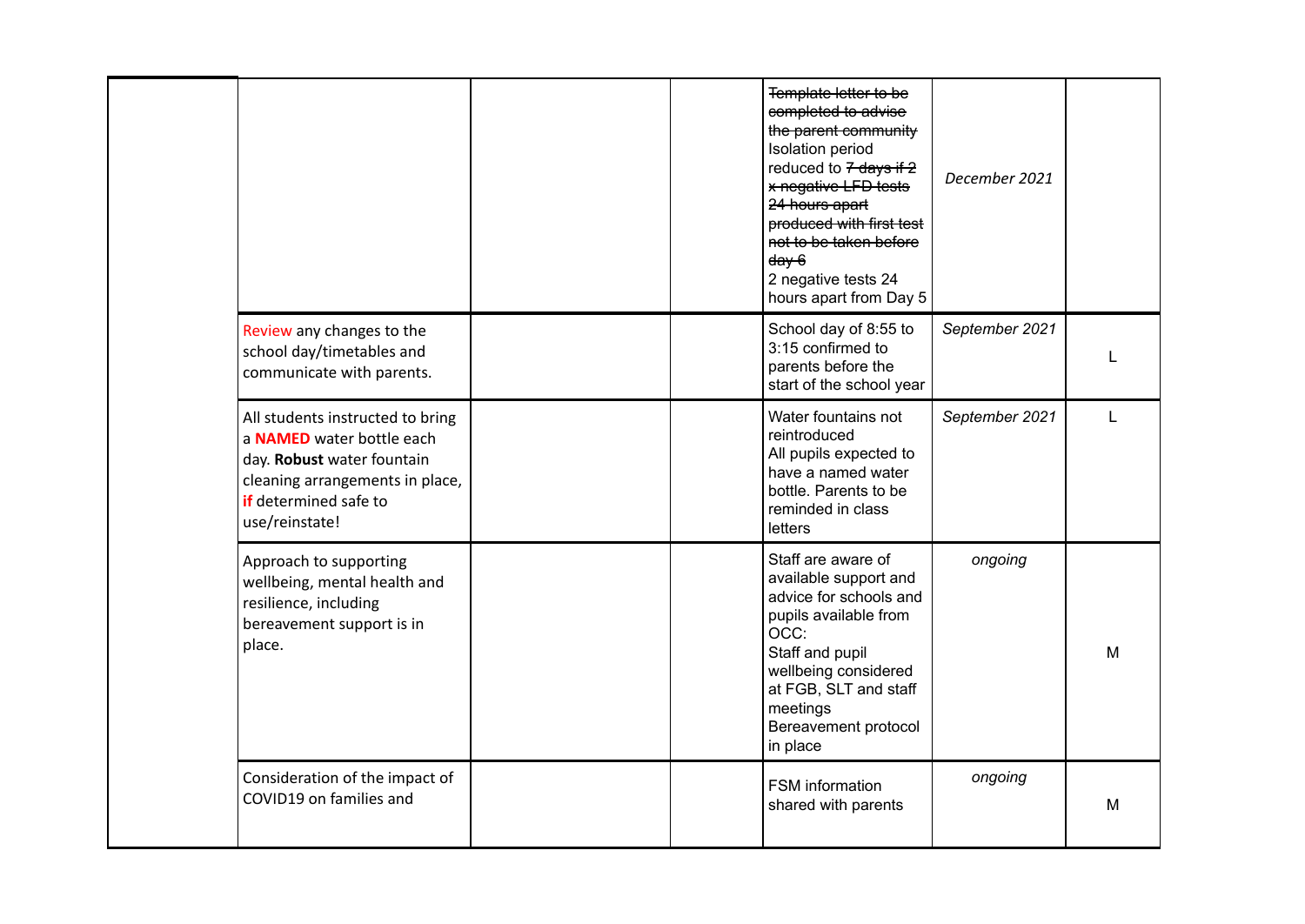|                       | whether any additional support<br>may be required:<br>Financial<br>$\bullet$<br>Increased FSM eligibility<br>$\bullet$<br>Referrals to social care and<br>$\bullet$<br>other support<br>PPG/ vulnerable groups<br>$\bullet$ |                                             | Social Care links<br>maintained and<br>continued reporting<br>Staff continue to<br>monitor vulnerable<br>groups<br>Supermarket vouchers<br>to be sent to FSM<br>pupils and others<br>considered vulnerable<br>by SLT for October half<br>term under Govt HSF<br>scheme<br>Also Christmas<br>holiday,<br>February half term and<br>Easter | October 2021<br>November 2021<br>February 2022 |   |
|-----------------------|-----------------------------------------------------------------------------------------------------------------------------------------------------------------------------------------------------------------------------|---------------------------------------------|------------------------------------------------------------------------------------------------------------------------------------------------------------------------------------------------------------------------------------------------------------------------------------------------------------------------------------------|------------------------------------------------|---|
| Remote                | Contingency plan for remote<br>learning developed should<br>self-isolation or restricted<br>attendance be required.                                                                                                         | Response to positive<br>case(s) of COVID19. | Contingency plan in<br>place.<br><b>Remote Education</b><br>Policy approved by<br>governors and<br>available to parents via<br>the school website.                                                                                                                                                                                       | ongoing                                        | M |
| <b>Education Plan</b> | Technology support/DfE laptop<br>allocation in place.                                                                                                                                                                       |                                             | Chrome books and<br>laptops available to<br>support pupils if<br>remote learning. The<br>full allocation from the<br>DfE was accessed                                                                                                                                                                                                    | ongoing                                        |   |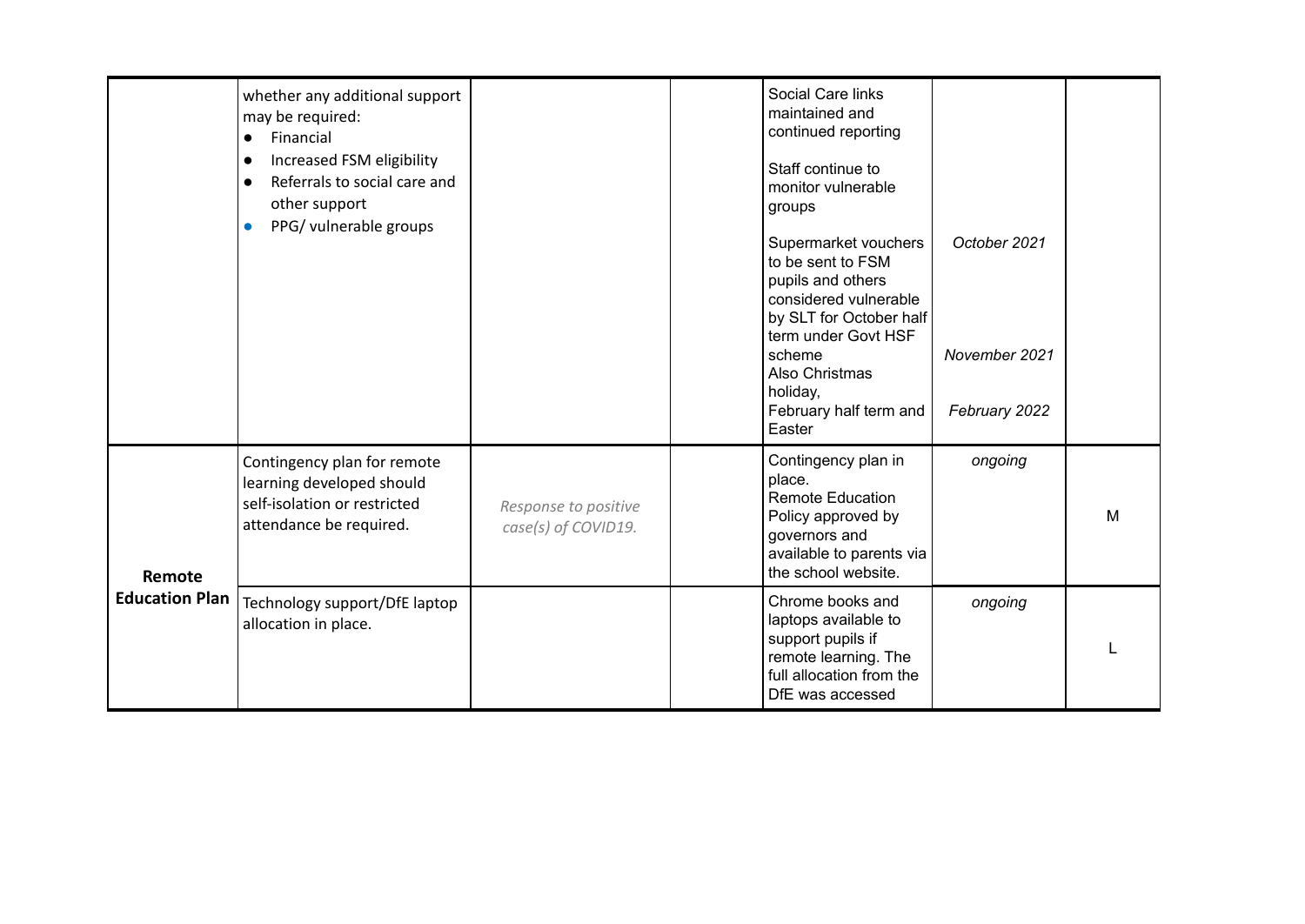| Safeguarding                            | Staff are prepared for<br>supporting the wellbeing of<br>pupils and receiving any<br>potential disclosures.                                                                            |  | PSHE curriculum in<br>place and staff<br>refresher training to be<br>undertaken<br>Volunteers, creative<br>therapies/peripatetic<br>teachers and Wizard<br>Theatre in to target<br>wellbeing, as needed.<br>Volunteer risk<br>assessment and<br>protocol in place | September 2021 | М |
|-----------------------------------------|----------------------------------------------------------------------------------------------------------------------------------------------------------------------------------------|--|-------------------------------------------------------------------------------------------------------------------------------------------------------------------------------------------------------------------------------------------------------------------|----------------|---|
|                                         | Reviewed/updated Child<br>Protection Policy in place                                                                                                                                   |  | <b>OSCB Policy adopted</b><br>and personalised for<br>the school                                                                                                                                                                                                  | September 2021 |   |
|                                         | Where appropriate, work with<br>other agencies, such as social<br>care, has been undertaken to<br>support vulnerable CYP and<br>families to complete risk<br>assessments and planning. |  | Links with other<br>agencies maintained                                                                                                                                                                                                                           | ongoing        | м |
|                                         | Where physical contact is<br>required in the context of<br>managing behaviour, ensure<br>appropriate hygiene measures<br>are in place to mitigate any risk<br>of transmission.         |  | <b>Individual Pupil Risk</b><br>Assessments have<br>been updated                                                                                                                                                                                                  | September 2021 | м |
|                                         |                                                                                                                                                                                        |  |                                                                                                                                                                                                                                                                   |                |   |
| Curriculum /<br>learning<br>environment | Current learning plans, revised<br>expectations and required<br>adjustments have been<br>considered.                                                                                   |  | Medium and Long<br>term curriculum plans<br>have been revised                                                                                                                                                                                                     | September 2021 |   |
|                                         |                                                                                                                                                                                        |  | Activities to be<br>dynamically risk                                                                                                                                                                                                                              | September 2021 |   |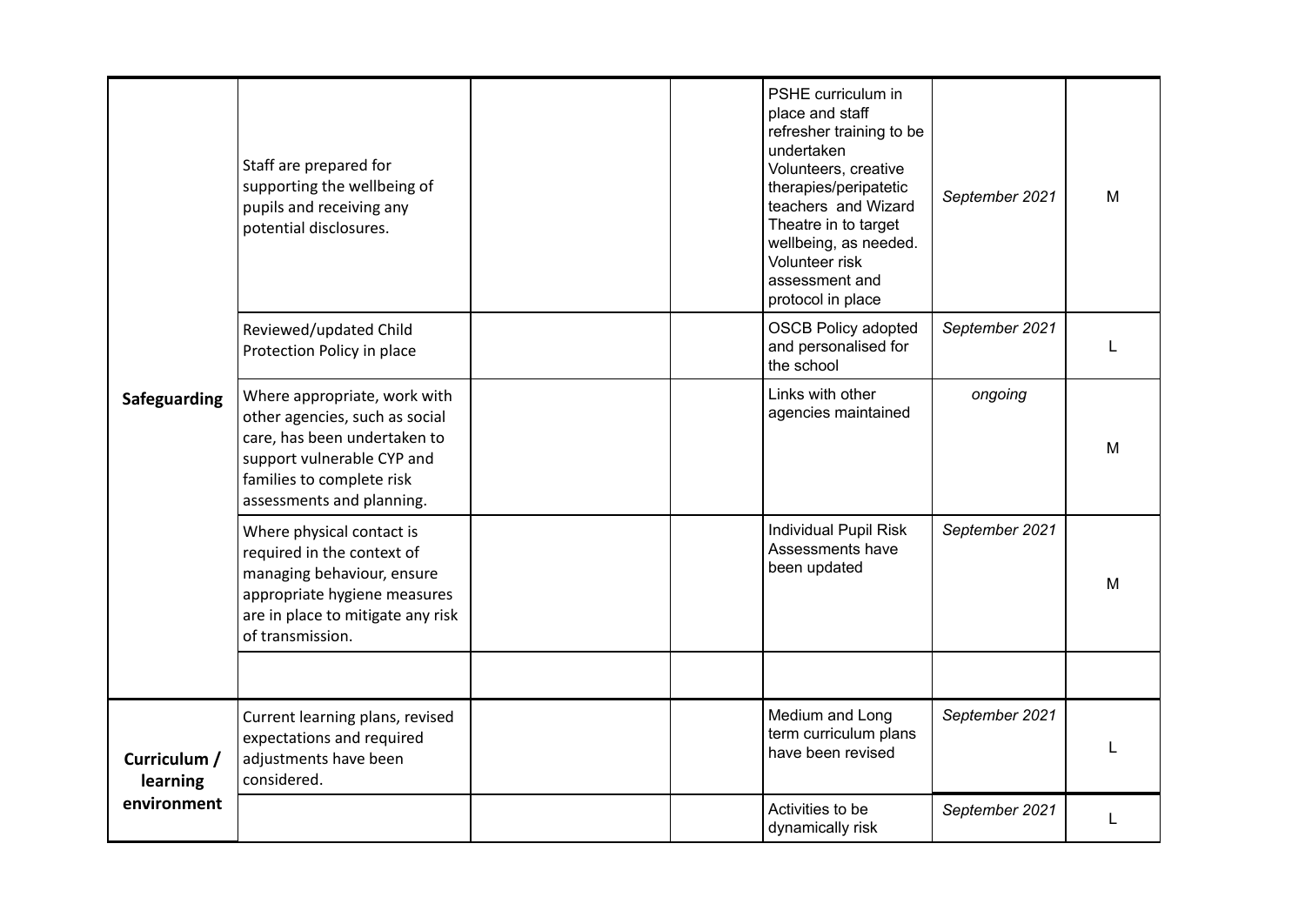| Each activity should be risk<br>assessed and should not be run<br>unless the risks can be<br>mitigated                                                                                                                                                                                                                                                                                                                                                                                                                                                                       |  | assessed and should<br>not be run unless the<br>risks can be mitigated |         |   |
|------------------------------------------------------------------------------------------------------------------------------------------------------------------------------------------------------------------------------------------------------------------------------------------------------------------------------------------------------------------------------------------------------------------------------------------------------------------------------------------------------------------------------------------------------------------------------|--|------------------------------------------------------------------------|---------|---|
| PE guidance on the<br>phased return of sport<br>and recreation and<br>guidance from Sport<br><b>England</b> for grassroot<br>sport. Advice from<br>organisations such as<br>the <b>Association</b> for<br><b>Physical Education and</b><br>the Youth Sport Trust<br>Practical science<br>lessons<br>https://www.cleapss.or<br>g.uk/<br>DT/FT<br>$\bullet$<br>https://www.data.org.u<br>k/for-education/primar<br>$\underline{v}$<br>Swimming<br>$\bullet$<br>https://www.swimming<br>.org/swimengland/pool<br>-return-guidance-docu<br>ments/<br>Contents  <br>(oeapng.info) |  |                                                                        |         |   |
| Whole school approach to<br>adapting curriculum (S/M/L<br>term), including:                                                                                                                                                                                                                                                                                                                                                                                                                                                                                                  |  | Curriculum plans are<br>in place. RAP priority                         | ongoing | M |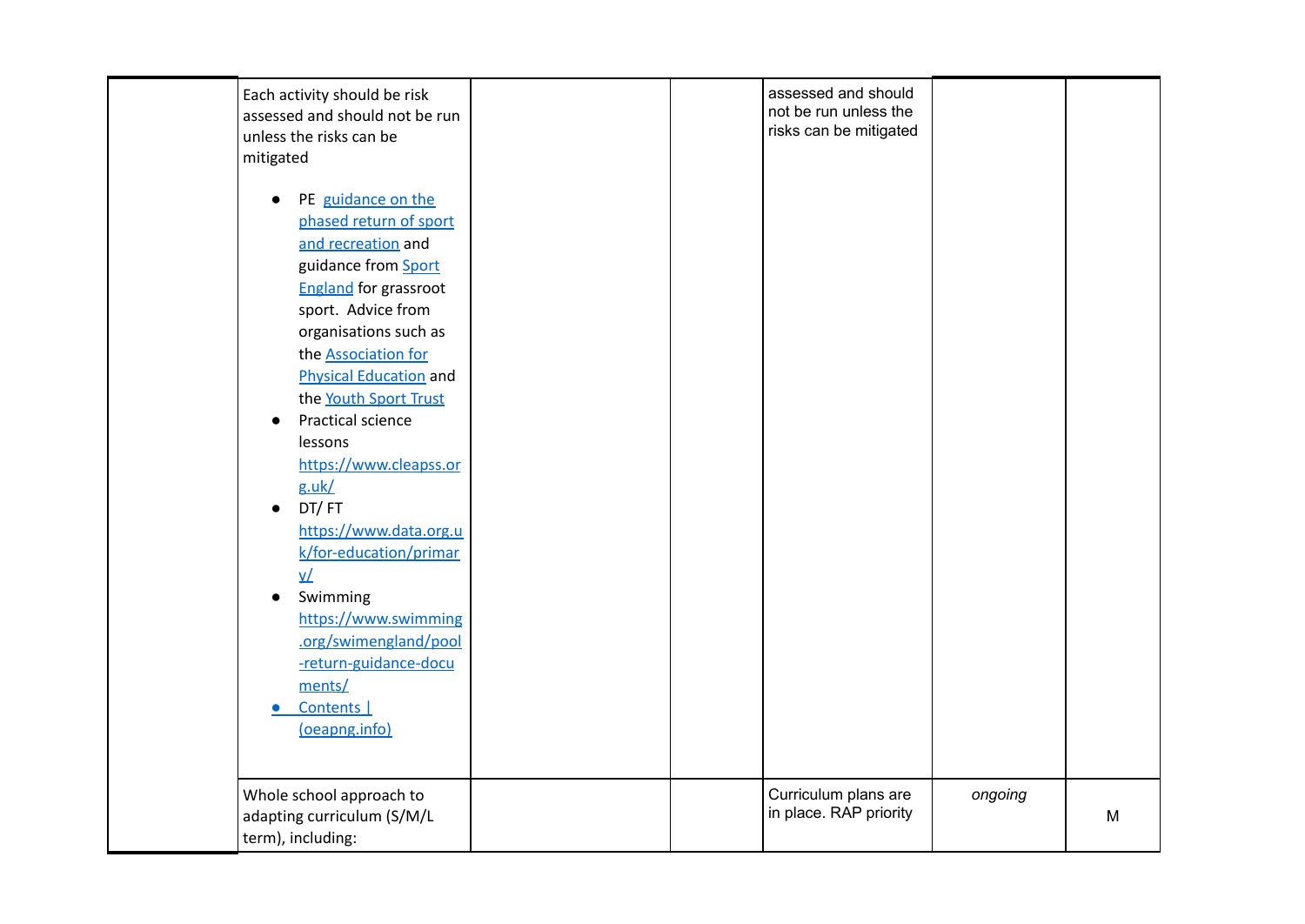|                    | Wellbeing curriculum<br>recognising<br>'non-curriculum'<br>learning that is being<br>done at home, where/if<br>applicable<br>capturing pupil<br>achievements/<br>outcomes<br>utilising the DFE<br>'catch-up' funding and<br>programmes<br>contingency remote<br>learning plan |  | focuses on quality first<br>teaching and learning.<br>Staff are trained and<br>aware of how best to<br>provide students with<br>additional support. |                |   |
|--------------------|-------------------------------------------------------------------------------------------------------------------------------------------------------------------------------------------------------------------------------------------------------------------------------|--|-----------------------------------------------------------------------------------------------------------------------------------------------------|----------------|---|
|                    | Student behaviour policy<br>reviewed and amended where<br>necessary to reflect the current<br>circumstances.                                                                                                                                                                  |  | Positive Behaviour<br>Policy regularly<br>reviewed.                                                                                                 | September 2021 | M |
|                    | Arrangements for teaching<br>pupils how to keep themselves<br>safe online are in place and<br>aligned to the contingency<br>remote learning plan.                                                                                                                             |  | Regular teaching of<br>online safety for pupils<br>using gooseberry<br>planet                                                                       | ongoing        | M |
| <b>SEND PUPILS</b> | Approach to provision of the<br>elements of the EHCP including<br>health/therapies in place.<br>https://www.gov.uk/governmen<br>t/publications/actions-for-schoo<br>Is-during-the-coronavirus-outbr<br>eak/guidance-for-full-opening-s<br>chools#B                            |  | Risk assessments in<br>place for all pupils with<br>an EHCP and<br>reviewed where<br>appropriate.                                                   | ongoing        | M |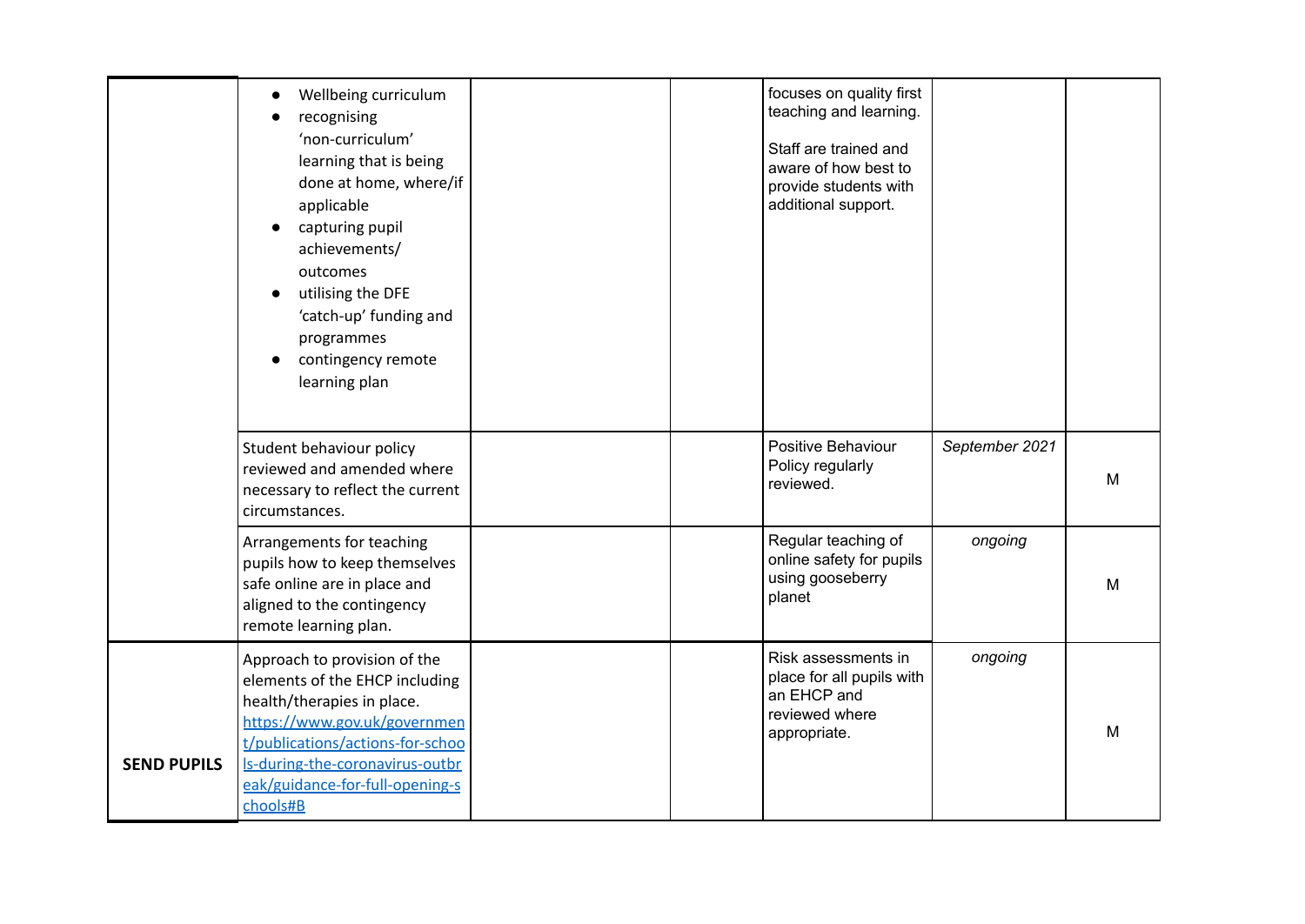|                   | Annual reviews.                                                                                                                               |  | Reviews to be<br>completed online if<br>necessary                                                                                                                                                                                     | ongoing        | M |
|-------------------|-----------------------------------------------------------------------------------------------------------------------------------------------|--|---------------------------------------------------------------------------------------------------------------------------------------------------------------------------------------------------------------------------------------|----------------|---|
|                   | Consider any SEN pupils who<br>may need support with their<br>return to school and consult<br>with the family and other<br>agencies involved. |  | Follow up calls to<br>support engagement<br>but ultimately children<br>are expected to attend.<br>Monitor attendance<br>Inform county<br>attendance and<br>external agencies as<br>appropriate.<br>Referral for fines if<br>required. | ongoing        | M |
|                   | Requests for assessment<br>considered.                                                                                                        |  | Compile up to date list<br>of agencies that are<br>currently supporting<br>assessments                                                                                                                                                | ongoing        | M |
| <b>Attendance</b> | Approach to promoting and<br>supporting attendance for all<br>pupils determined, including<br>those who may be anxious.                       |  | Monitor attendance<br>Inform county<br>attendance and<br>external agencies as<br>appropriate.<br>Referral for fines if<br>required<br>Parents reminded that<br>attendance is<br>mandatory                                             | ongoing        | M |
|                   | Approach to support for parents<br>where rates of persistent<br>absence were high before<br>closure.                                          |  | as above                                                                                                                                                                                                                              |                |   |
| Communicatio<br>n | Information shared with staff<br>around the Sept 2021 return to<br>school and any amendments to                                               |  | Risk assessment<br>shared<br>Opening plans shared                                                                                                                                                                                     | September 2021 |   |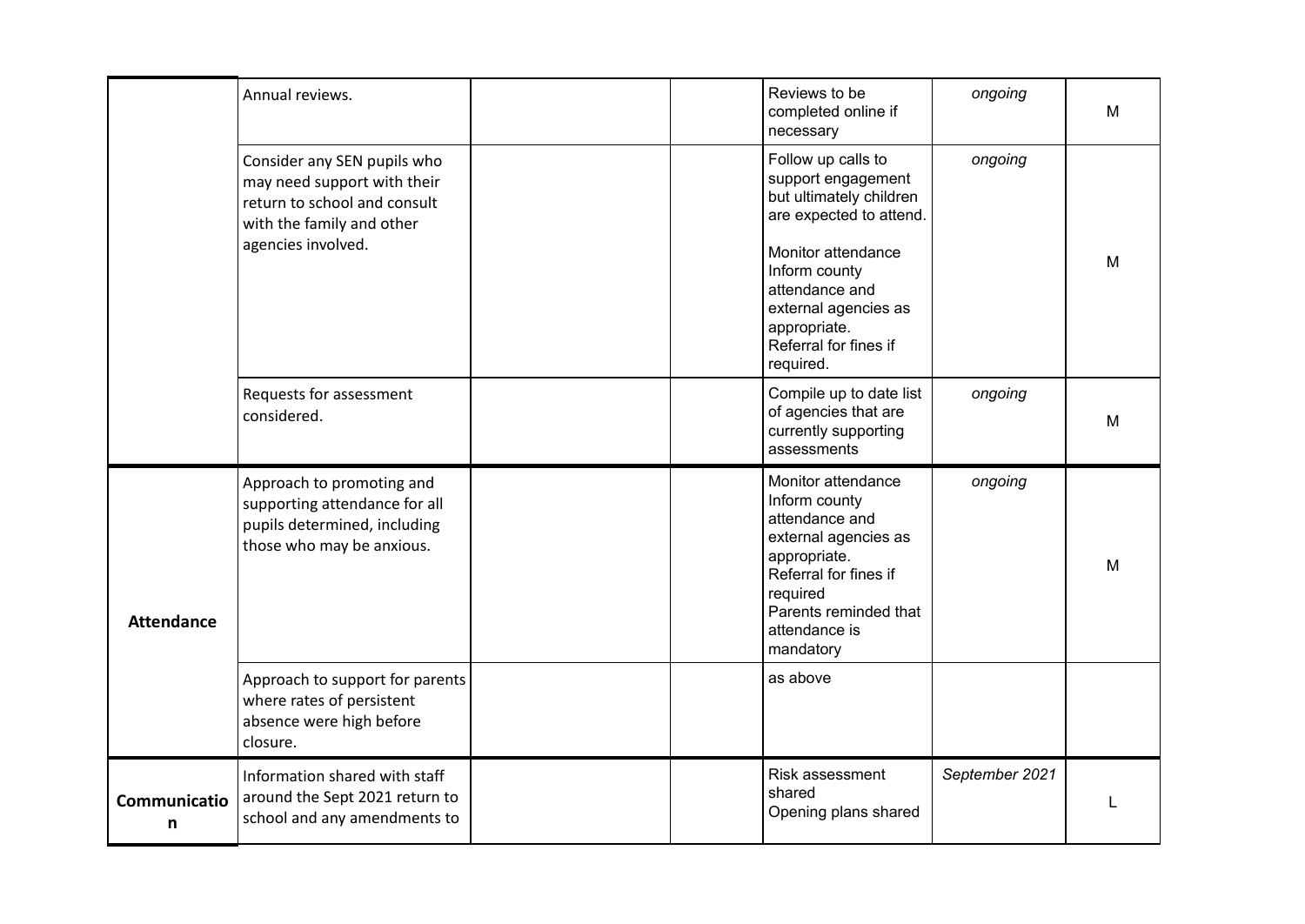| usual working<br>patterns/practices and groups.                                                                                                                                                                                                                                                                                                                                                             |  | Clear staff<br>communication<br>following 'Living with<br>Covid19' guidance                                                                                                                                                                                                                                                                                                                                                                           | February 2022                  |  |
|-------------------------------------------------------------------------------------------------------------------------------------------------------------------------------------------------------------------------------------------------------------------------------------------------------------------------------------------------------------------------------------------------------------|--|-------------------------------------------------------------------------------------------------------------------------------------------------------------------------------------------------------------------------------------------------------------------------------------------------------------------------------------------------------------------------------------------------------------------------------------------------------|--------------------------------|--|
| <b>Union representatives</b><br>informed of Sept 2021 return<br>to school plans.                                                                                                                                                                                                                                                                                                                            |  | National advice                                                                                                                                                                                                                                                                                                                                                                                                                                       |                                |  |
| <b>Updated Risk Assessment</b><br>published on website.                                                                                                                                                                                                                                                                                                                                                     |  | Added to the website.<br>and updated on<br>review<br>Contents of website<br>checked monthly by<br>SBM                                                                                                                                                                                                                                                                                                                                                 | September 2021                 |  |
| Communications with parents<br>on the:<br>Sept 2021 return to<br>$\bullet$<br>school<br>Any continuing social<br>$\bullet$<br>distancing<br>requirements?<br>Wellbeing/pastoral<br>support/ support and<br>acknowledgement to<br>parents of home<br>learning<br>Attendance<br>Uniform<br>Transport<br>Behaviour<br>NHS Test and Trace<br>Staggered start and end<br>times<br>Expectations when in<br>school |  | Risk assessment<br>shared<br>Letter with opening<br>plans sent in advance<br>of the new school year<br>Parents asked to be<br>considerate of other<br>parents and maintain a<br>social distance<br>Parents reminded that<br>attendance is<br>mandatory<br>Full school uniform is<br>expected to be worn<br>Timings and details for<br>the start and end of<br>the day given to<br>parents<br>Regular updates and<br>reminders in weekly<br>newsletter | September 2021<br>October 2021 |  |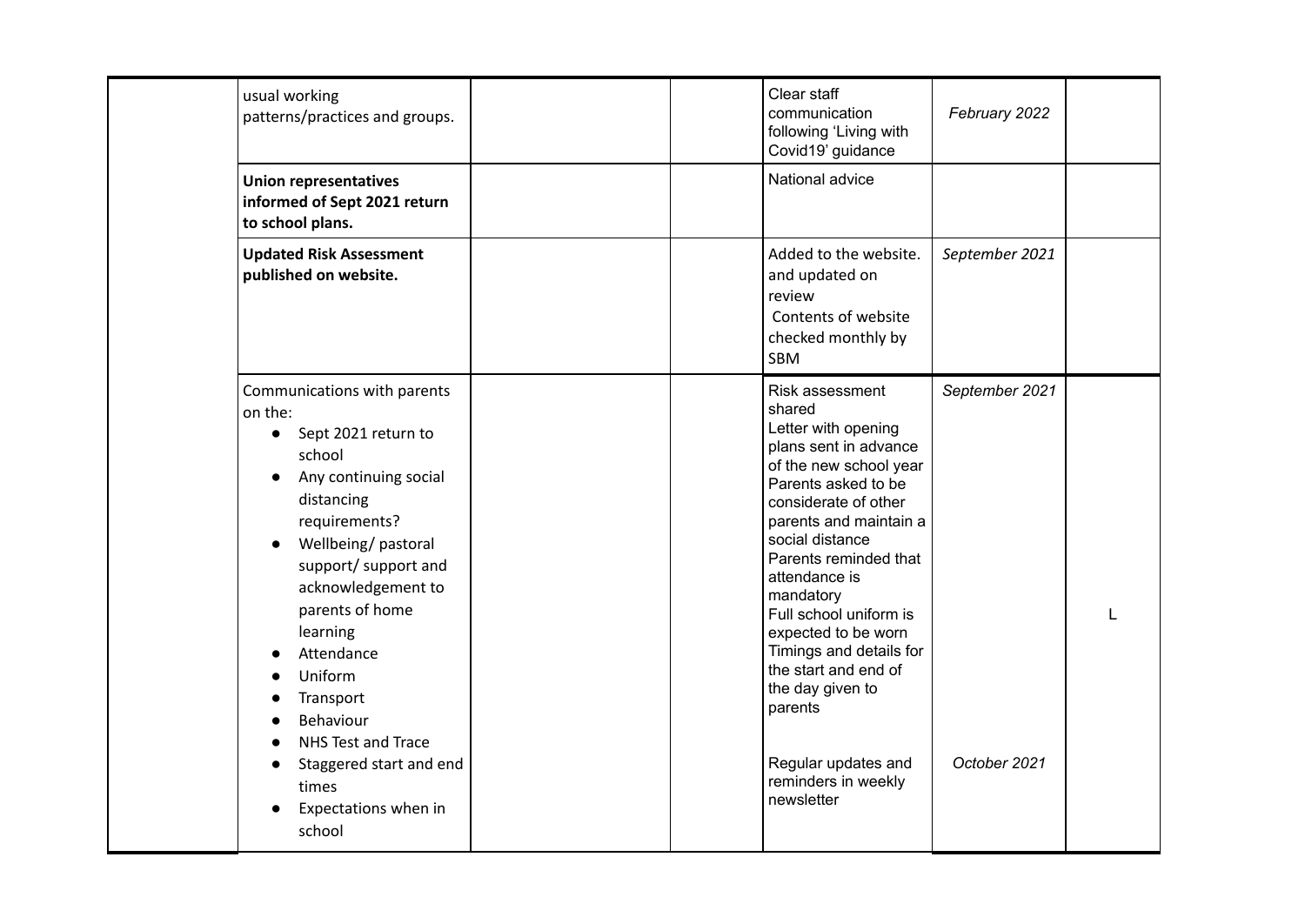|                          | Anticipated sanctions<br>for breach of school<br>guidelines and<br>processes<br>Contingency plans -<br><b>Outbreak Management</b><br>Plan                                                                                                    |  | Clear parental<br>communication<br>following 'Living with<br>Covid19' guidance                                                                          | February 2022  |  |
|--------------------------|----------------------------------------------------------------------------------------------------------------------------------------------------------------------------------------------------------------------------------------------|--|---------------------------------------------------------------------------------------------------------------------------------------------------------|----------------|--|
|                          | Pupil communications around:<br>Any changes to<br>$\bullet$<br>timetable<br>Any continuing social<br>distancing<br>arrangements<br>Any staggered start<br>times<br>Expectations when in<br>school<br>Travelling to and from<br>school safely |  | Pupils to be reminded<br>of clear expectations<br>at the start of the year                                                                              | September 2021 |  |
|                          | On-going regular<br>communication plans<br>determined to ensure parents<br>are kept well-informed                                                                                                                                            |  | Weekly parent<br>newsletter and specific<br>COVID communication<br>as required                                                                          | Ongoing        |  |
| Governors/<br>Governance | Meetings and decisions that<br>need to be taken are prioritised.                                                                                                                                                                             |  | Face to face meetings<br>to resume but virtual<br>governing body<br>meetings via secure<br>google meet if<br>necessary<br>Hybrid meetings to be<br>used | September 2021 |  |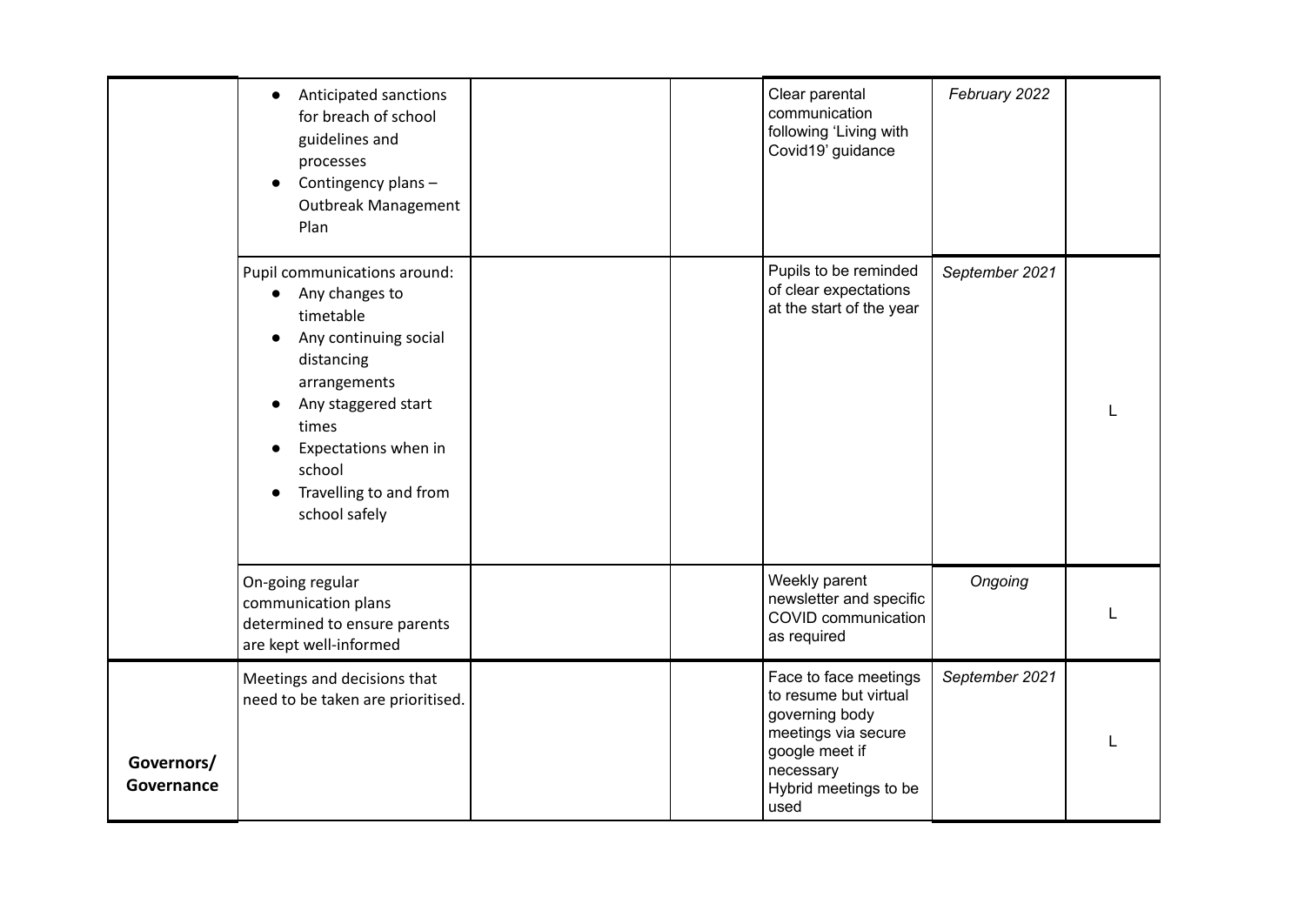|                                   | Governors have oversight of<br>Sept 2021 return to school and<br>risk assessments.<br>Approach to communication<br>between Leaders and<br>Governors is clear and<br>understood. |  | Risk Assessment and<br>plans for return shared<br>with governors<br>Updated RA to be<br>shared<br>Regular telephone<br>meeting between<br>Chair of governors and<br>Headteacher to<br>continue                         | September 2021                 |  |
|-----------------------------------|---------------------------------------------------------------------------------------------------------------------------------------------------------------------------------|--|------------------------------------------------------------------------------------------------------------------------------------------------------------------------------------------------------------------------|--------------------------------|--|
|                                   | Review any aspects of<br>Governance which may have<br>been on-hold in order to<br>review/reinstate as required                                                                  |  | All aspects of<br>governance in place                                                                                                                                                                                  | September 2021                 |  |
|                                   | Governors have oversight of all<br>staff wellbeing and appropriate<br>arrangements in place to<br>support Headteacher and SLT.<br>Refer to Headteacher wellbeing<br>materials.  |  | Meetings between<br><b>Wellbeing Link</b><br>Governor and<br><b>Headteacher</b><br>Staff wellbeing<br>addressed at all FGB<br>meetings                                                                                 | ongoing                        |  |
| School events,<br>including trips | Review the school's annual<br>calendar of events.<br><b>Schools COVID-19 operational</b><br>guidance - GOV.UK<br>(www.gov.uk)                                                   |  | Key dates reviewed<br>and shared with staff<br>and parents<br>Attendance on<br>residential and day<br>trips to be considered<br>on a case by case<br>basis if there are<br>multiple positive cases<br>in the household | September 2021<br>October 2021 |  |
| <b>Finance</b>                    | Review any continuing<br>additional costs incurred due to<br>COVID19; are they clearly<br>documented.                                                                           |  | Spreadsheet<br>maintained by the<br><b>SBM</b>                                                                                                                                                                         |                                |  |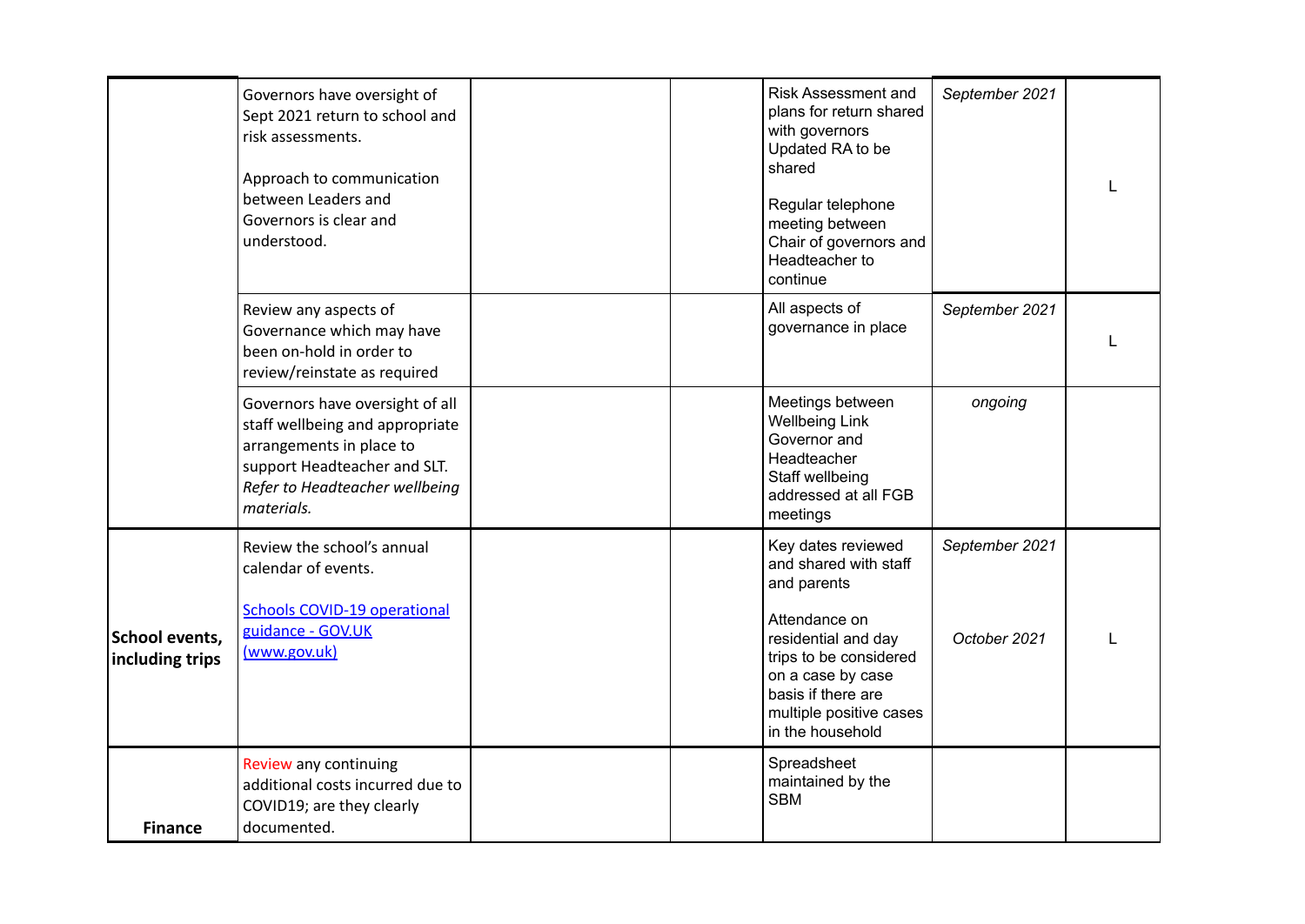|                                            | Review any claims submitted for<br>reimbursement e.g., increased<br>premises related costs,<br>additional cleaning, additional<br>waste removal, support for FSM<br>etc                                                                         |  | claim submitted and<br>paid in full                                                                                                  |                                |  |
|--------------------------------------------|-------------------------------------------------------------------------------------------------------------------------------------------------------------------------------------------------------------------------------------------------|--|--------------------------------------------------------------------------------------------------------------------------------------|--------------------------------|--|
|                                            | Any loss of income understood,<br>including the impact of lettings<br>and the financial implications of<br>possibly not restarting.                                                                                                             |  | Income from lettings<br>monitored. Lettings<br>were resumed to<br>ensure school financial<br>viability                               | ongoing                        |  |
|                                            | Insurance claims, including<br>visits/trips booked previously.                                                                                                                                                                                  |  | No claims required                                                                                                                   |                                |  |
|                                            | Reintroduction or<br>re-contracting of services, such<br>as:<br>Cleaning<br>IT support<br>Catering<br>Waste management                                                                                                                          |  | When contracts are<br>due for renewal, to<br>continue to evaluate<br>for best value and<br>quality                                   | ongoing                        |  |
|                                            | Consideration given to any<br>support that may be brokered<br>through working together, for<br>example, partnerships, trusts<br>etc.                                                                                                            |  | Partnership costs<br>ongoing - costed into<br>the budget and<br>approved by<br>governors.                                            | ongoing                        |  |
| <b>Before and</b><br>after school<br>clubs | Approach in place for<br>before/after school clubs<br>implements the necessary<br>protective measures including<br>restricted attendance<br>https://www.gov.uk/governmen<br>t/publications/protective-meas<br>ures-for-holiday-or-after-school- |  | The Barn after school<br>club is running<br>Monday to Friday<br>The possibility of a<br>Before school club is<br>under consideration | September 2021<br>October 2021 |  |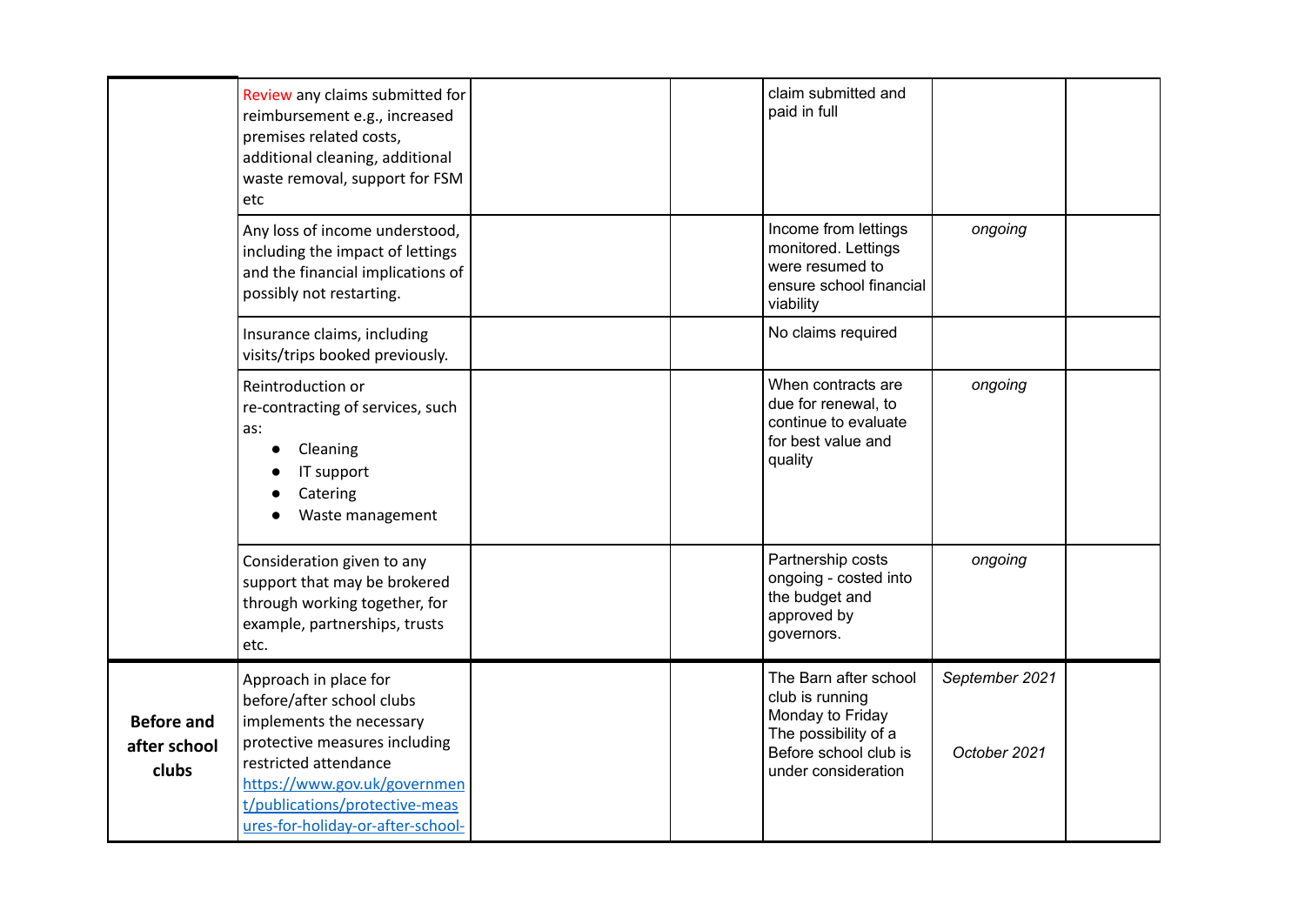|                | clubs-and-other-out-of-school-s<br>ettings-for-children-during-the-<br>coronavirus-covid-19-outbreak                                                                                                                                                                                                                                                                                                                             |                                                                                                                                                                                                                                                                                                                                                                                                                                                                                          |                                                           |  |
|----------------|----------------------------------------------------------------------------------------------------------------------------------------------------------------------------------------------------------------------------------------------------------------------------------------------------------------------------------------------------------------------------------------------------------------------------------|------------------------------------------------------------------------------------------------------------------------------------------------------------------------------------------------------------------------------------------------------------------------------------------------------------------------------------------------------------------------------------------------------------------------------------------------------------------------------------------|-----------------------------------------------------------|--|
|                | Test kits are securely stored and<br>distributed to staff and students<br>(secondary).                                                                                                                                                                                                                                                                                                                                           | Test kits are<br>distributed to the staff<br>engaging in LFD<br>testing.                                                                                                                                                                                                                                                                                                                                                                                                                 | Ongoing                                                   |  |
| <b>Testing</b> | <b>Staff and students (secondary)</b><br>are aware of how to safely take<br>and process the test.<br>Share the following:<br>NHS instruction leaflet<br>$\bullet$<br>Training video and<br>online resources on the<br>document sharing<br>platform<br>Contact details if<br>queries<br>Process for reporting<br>$\bullet$<br>incidents<br>PPE provision<br>Layout of testing space<br>and one-way foot fall as<br>per guidelines | To reduce<br>asymptomatic<br>transmission, staff<br>engage in twice<br>weekly testing &<br>results are collected.<br>Staff encouraged to<br>continue with testing<br>during the October<br>half term<br>Staff are encouraged<br>to continue with<br>testing during the<br>Christmas holidays.<br>Additional test kits<br>provided for staff<br>wanting to take daily<br>tests for 7 days if there<br>is a positive case in<br>their classroom<br>Asymptomatic testing<br>stopped 21/2/22 | Ongoing<br>October 2021<br>December 2021<br>February 2022 |  |
|                | Staff and students (secondary)<br>are aware of how to report                                                                                                                                                                                                                                                                                                                                                                     | Reminder email on<br>test days sent to<br>participating staff                                                                                                                                                                                                                                                                                                                                                                                                                            | ongoing                                                   |  |